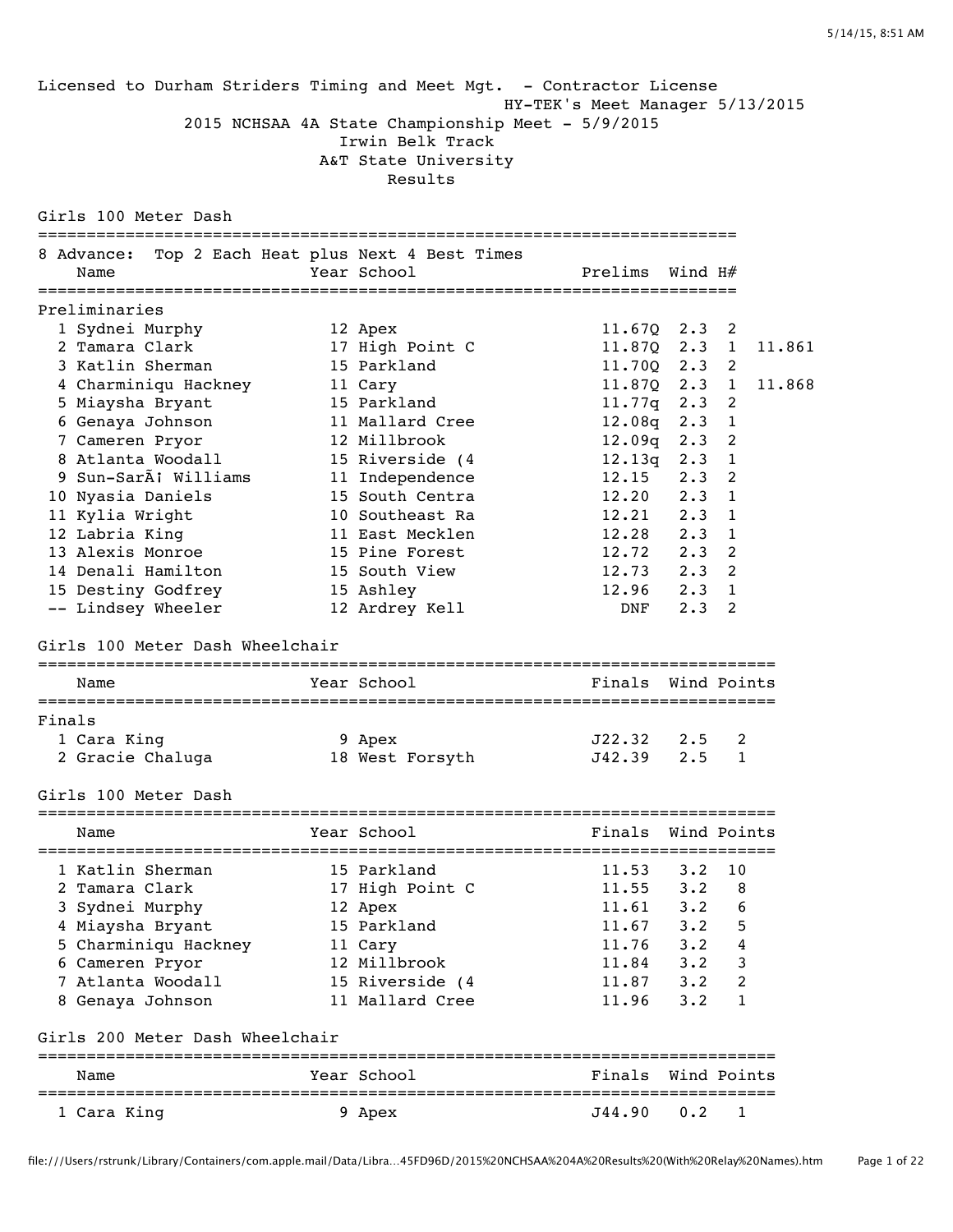#### Girls 200 Meter Dash

| Name |                                                                                                                                                                                                                                                                                                                        | Finals                                                                                                                                                                                                                                                       |     |                |                                                                                                                |
|------|------------------------------------------------------------------------------------------------------------------------------------------------------------------------------------------------------------------------------------------------------------------------------------------------------------------------|--------------------------------------------------------------------------------------------------------------------------------------------------------------------------------------------------------------------------------------------------------------|-----|----------------|----------------------------------------------------------------------------------------------------------------|
|      |                                                                                                                                                                                                                                                                                                                        | 23.69                                                                                                                                                                                                                                                        | 2.5 | 2              | 10                                                                                                             |
|      |                                                                                                                                                                                                                                                                                                                        | 24.02                                                                                                                                                                                                                                                        |     |                | 8                                                                                                              |
|      |                                                                                                                                                                                                                                                                                                                        |                                                                                                                                                                                                                                                              |     |                | 6                                                                                                              |
|      |                                                                                                                                                                                                                                                                                                                        | 24.10                                                                                                                                                                                                                                                        | 1.7 | 1              | 5                                                                                                              |
|      |                                                                                                                                                                                                                                                                                                                        | 24.27                                                                                                                                                                                                                                                        |     |                | 4                                                                                                              |
|      |                                                                                                                                                                                                                                                                                                                        | 24.37                                                                                                                                                                                                                                                        |     | $\overline{1}$ | 3                                                                                                              |
|      |                                                                                                                                                                                                                                                                                                                        | 24.42                                                                                                                                                                                                                                                        |     | $\overline{2}$ | $\mathcal{L}$                                                                                                  |
|      |                                                                                                                                                                                                                                                                                                                        | 24.51                                                                                                                                                                                                                                                        |     |                | 1                                                                                                              |
|      |                                                                                                                                                                                                                                                                                                                        | 24.99                                                                                                                                                                                                                                                        |     | $\overline{1}$ |                                                                                                                |
|      |                                                                                                                                                                                                                                                                                                                        | 25.22                                                                                                                                                                                                                                                        | 2.5 | $\overline{2}$ |                                                                                                                |
|      |                                                                                                                                                                                                                                                                                                                        | 25.26                                                                                                                                                                                                                                                        |     | $\overline{1}$ |                                                                                                                |
|      |                                                                                                                                                                                                                                                                                                                        | 25.28                                                                                                                                                                                                                                                        | 1.7 | $\overline{1}$ |                                                                                                                |
|      |                                                                                                                                                                                                                                                                                                                        | 25.49                                                                                                                                                                                                                                                        | 1.7 | $\mathbf{1}$   |                                                                                                                |
|      |                                                                                                                                                                                                                                                                                                                        | 26.62                                                                                                                                                                                                                                                        | 1.7 | $\overline{1}$ |                                                                                                                |
|      |                                                                                                                                                                                                                                                                                                                        | DNF                                                                                                                                                                                                                                                          | 2.5 | $\mathfrak{D}$ |                                                                                                                |
|      | 1 Tamara Clark<br>2 Katlin Sherman<br>3 Sydnei Murphy<br>4 Miaysha Bryant<br>5 Cameren Pryor<br>6 Atlanta Woodall<br>7 Nyasia Daniels<br>8 Gabriele Cunningham<br>9 Sun-SarÀi Williams<br>10 Charminiqu Hackney<br>11 Jamie Stacey<br>12 Mariah Atwater<br>13 Maya Singletary<br>14 Lindsey Wheeler<br>-- Kylia Wright | Year School<br>17 High Point C<br>15 Parkland<br>12 Apex<br>15 Parkland<br>12 Millbrook<br>15 Riverside (4<br>15 South Centra<br>12 Mallard Cree<br>11 Independence<br>11 Cary<br>15 Ashley<br>9 Rocky River<br>18 Hoke<br>12 Ardrey Kell<br>10 Southeast Ra |     | 24.03          | Wind H# Points<br>$2.5 \quad 2$<br>$2.5 \quad 2$<br>$2.5 \quad 2$<br>1.7<br>2.5<br>$2.5 \quad 2$<br>1.7<br>1.7 |

# Girls 400 Meter Dash<br>=============--------

| Name                  | Year School     | Finals  |                         | H# Points |
|-----------------------|-----------------|---------|-------------------------|-----------|
| 1 McKinley McNeill    | 16 Parkland     | 54.31   | 2                       | 10        |
| 2 Layla White         | 12 Cary         | 54.61   | $\mathcal{L}$           | 8         |
| 3 Erin Morrison       | 15 Parkland     | 56.18   | $\overline{2}$          | 6         |
| 4 Asya Macon          | 11 Southeast Ra | 56.33   | $\overline{2}$          | 5         |
| 5 Maya Singletary     | 18 Hoke         | 56.63   | $\mathbf{1}$            | 4         |
| 6 Jessica Wright      | 18 Hillside     | 56.98   |                         | 3         |
| 7 Lindsey Wheeler     | 12 Ardrey Kell  | 57.15   | $\overline{2}$          | 2         |
| 8 Aaliyah Burton      | 17 Grimsley     | 57.47   | 1                       |           |
| 9 Kristoni Barnes     | 11 Wake Forest  | 57.50   | 2                       |           |
| 10 Tiarra Bailey      | 15 Jack Britt   | 57.72   | 1                       |           |
| 11 Cheyenne Jones     | 10 Fuquay-Varin | 57.87   | $\mathcal{L}$           |           |
| 12 Victoria Porter    | 10 South Meckle | 59.27   |                         |           |
| 13 Tyresha Alexander  | 10 North Meckle | 59.72   |                         |           |
| 14 Macie Kavanaugh    | 18 Pinecrest    | 59.81   |                         |           |
| 15 Sun-SarĀ; Williams | 11 Independence | 1:00.93 | $\overline{\mathbf{c}}$ |           |

#### Girls 800 Meter Run

| Name                    | Year School     | Finals  | Points         |
|-------------------------|-----------------|---------|----------------|
| 1 G'Jasmyne Butler      | 11 Leesville Ro | 2:11.07 | 10             |
| 2 Maddie McHugh         | 12 Hough, Willi | 2:13.26 | - 8            |
| 3 Julia Brown           | 12 Cary         | 2:14.09 | 6              |
| 4 Tatiana Mills         | 11 Berry, Phill | 2:15.46 | .5             |
| 5 Monzerad Creary       | 18 High Point C | 2:16.91 | $\overline{4}$ |
| 6 Sarah Hoffert         | 12 Cary         | 2:17.70 | 3              |
| 7 Janay Hall            | 17 South View   | 2:21.54 | $\overline{2}$ |
| 8 Tiara Patterson-Mills | 17 Mount Tabor  | 2:23.95 | 1              |
| 9 Kate Sanborn          | 16 Jack Britt   | 2:24.24 |                |
| 10 Taylor Delaney       | 16 South View   | 2:24.41 |                |
| 11 Kleo Torres          | 11 Southeast Ra | 2:24.70 |                |
| 12 Camille Martin       | 11 Independence | 2:24.99 |                |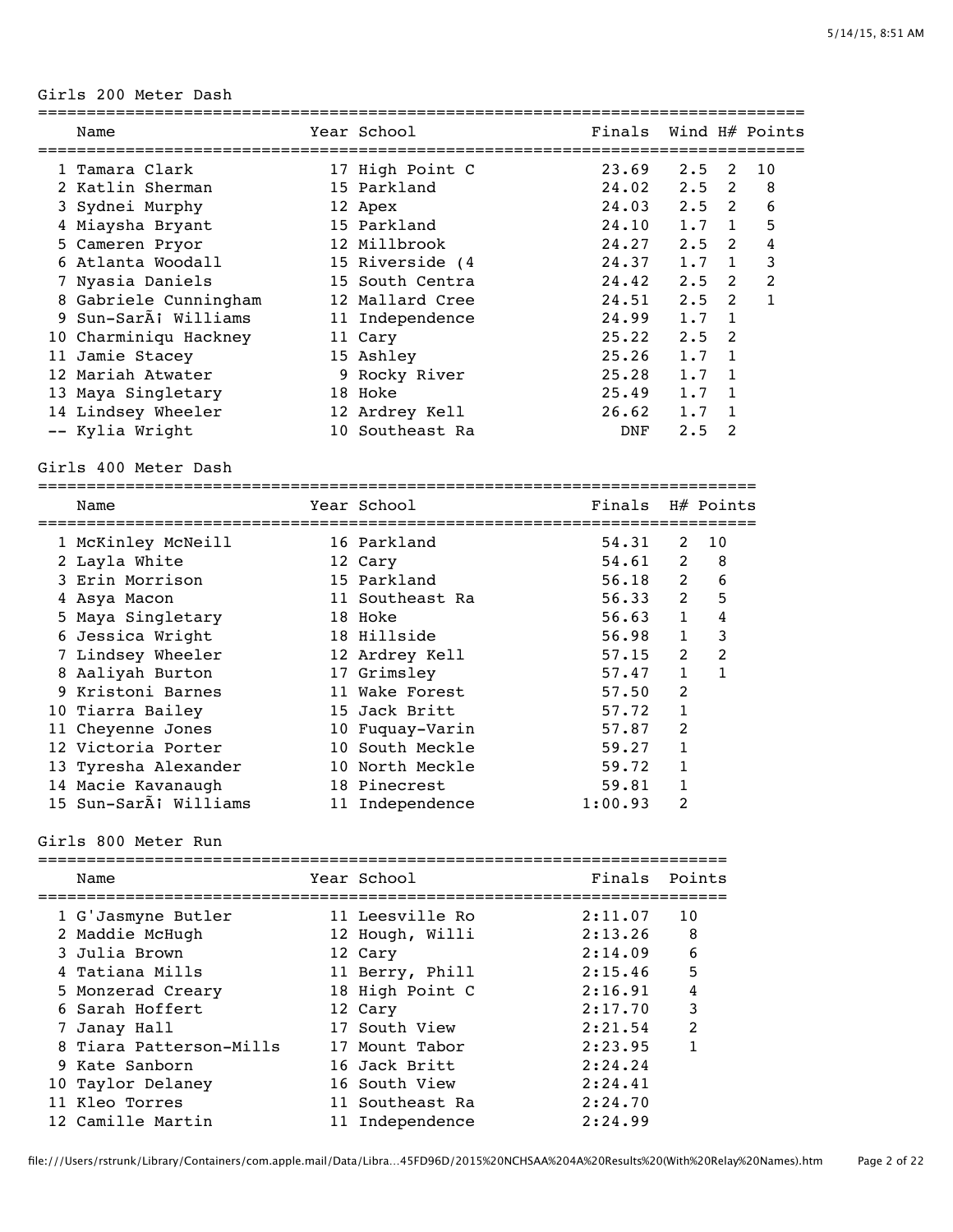| 13 Grace West      | 16 Pinecrest    | 2:25.48 |
|--------------------|-----------------|---------|
| 14 Aureilya Harris | 10 Rocky River  | 2:27.86 |
| 15 Jenna Lineberry | 18 Mount Tabor  | 2:29.52 |
| -- Mason Kepley    | 15 High Point C | DNF     |

Girls 1600 Meter Run

| Name                 | Year School     | Finals  | Points         |
|----------------------|-----------------|---------|----------------|
| 1 Elly Henes         | 11 Green Hope   | 4:58.84 | 10             |
| 2 Grace Sullivan     | 12 Providence   | 5:02.45 | 8              |
| 3 G'Jasmyne Butler   | 11 Leesville Ro | 5:03.50 | 6              |
| 4 Lilly Price        | 16 East Chapel  | 5:04.47 | 5              |
| 5 Blair Ramsey       | 16 Grimsley     | 5:05.31 | 4              |
| 6 Rebekah Greengrass | 12 Panther Cree | 5:05.64 | 3              |
| 7 Taylor Delaney     | 16 South View   | 5:09.26 | $\overline{2}$ |
| 8 Janay Hall         | 17 South View   | 5:10.33 | 1              |
| 9 Kate Sanborn       | 16 Jack Britt   | 5:15.18 |                |
| 10 Melissa Zammitti  | 10 Lake Norman  | 5:17.25 |                |
| 11 Elisa Sargent     | 12 Green Hope   | 5:17.26 |                |
| 12 Leland MacDonald  | 15 Riverside (4 | 5:19.49 |                |
| 13 Lily Anderson     | 12 T.C. Roberso | 5:21.00 |                |
| 14 Kayla Glova       | 11 Providence   | 5:30.71 |                |
| 15 Isabel Zimmermann | 17 Reagan, Rona | 5:38.44 |                |
| 16 Chloe Cox         | 16 South Centra | 5:39.26 |                |

### Girls 3200 Meter Run

| walle                               | IEAL JUNUUI     | $r \perp \blacksquare$ | FUILLS       |
|-------------------------------------|-----------------|------------------------|--------------|
| ===================<br>1 Elly Henes | 11 Green Hope   | 10:39.47               | 10           |
| 2 Kathleen Mansure                  | 12 Watauga      | 10:44.06               | 8            |
| 3 Caroline Yarbrough                | 15 Page         | 11:00.80               | 6            |
| 4 Mary Prouty                       | 12 Myers Park   | 11:01.30               | 5            |
| 5 Lily Anderson                     | 12 T.C. Roberso | 11:10.32               | 4            |
| 6 Rebekah Greengrass                | 12 Panther Cree | 11:16.82               | 3            |
| 7 Emily Pettis                      | 11 Leesville Ro | 11:18.42               | 2            |
| 8 Claire Strickler                  | 11 Providence   | 11:29.66               | $\mathbf{1}$ |
| 9 Rachel VonCannon                  | 16 Pinecrest    | 11:30.65               |              |
| 10 Kayla Holder                     | 11 Wake Forest  | 11:33.25               |              |
| 11 Sara Pellizzari                  | 17 Hoqqard      | 11:50.26               |              |
| 12 Ashley Damron                    | 16 South View   | 11:56.28               |              |
| 13 Carmen Davis                     | 15 Southwest Gu | 12:02.55               |              |
| 14 Sara Silika                      | 16 Ashley       | 12:20.23               |              |
| 15 Meredith Roberts                 | 18 Mount Tabor  | 12:22.66               |              |
| -- Lilly Price                      | 16 East Chapel  | DNF                    |              |

#### Girls 100 Meter Hurdles

| 8 Advance:<br>Name    |  |  | Top 2 Each Heat plus Next 4 Best Times<br>Year School |  | Prelims      | Wind H# |  |
|-----------------------|--|--|-------------------------------------------------------|--|--------------|---------|--|
| Preliminaries         |  |  |                                                       |  |              |         |  |
| 1 Gabriele Cunningham |  |  | 12 Mallard Cree                                       |  | 13.820 2.3 1 |         |  |
| 2 Ebony Williams      |  |  | 15 Parkland                                           |  | 13.870 2.9 2 |         |  |
| 3 Breanne Bygrave     |  |  | 11 Wakefield                                          |  | 13.980 2.3 1 |         |  |
| 4 Hannah Dunston      |  |  | 12 Knightdale                                         |  | 14.460 2.9 2 |         |  |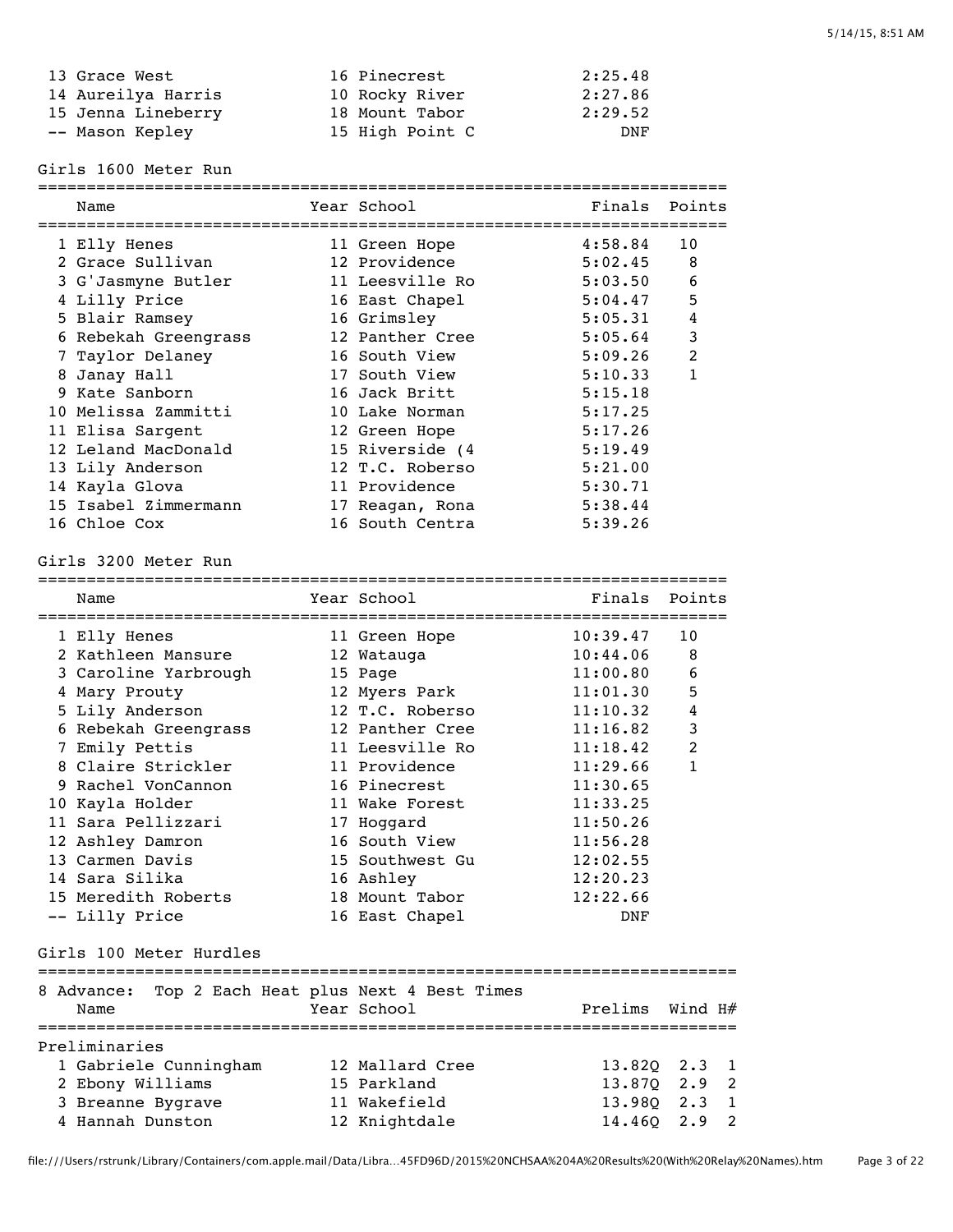|        | 5 Dasia Sanders         | 12 Wakefield              | 14.74q             | 2.9            | 2              |               |
|--------|-------------------------|---------------------------|--------------------|----------------|----------------|---------------|
|        | 6 Amaka Awuruonye       | 12 Olympic                | 14.78q             | 2.9            | 2              |               |
|        | 7 Jazmine Gooden        | 16 Dudley                 | 14.86g             | 2.3 1          |                |               |
|        | 8 Nateja Hale           | 15 Parkland               | 14.92q             | $2.3 \quad 1$  |                |               |
|        | 9 Elizabeth White       | 10 Myers Park             | 15.08              | $2.9$ 2        |                |               |
|        | 10 Kayla Steward        | 12 Millbrook              | 15.24              | $2 \cdot 3$    | $\overline{1}$ |               |
|        | 11 Taleya Harris        | 15 Hillside               | 15.28              | 2.9            | 2              | 15.272        |
|        | 12 Kendall Soule        | 12 T.C. Roberso           | 15.28              | $2.3 \quad 1$  |                | 15.276        |
|        | 13 Amy Lee              | 16 New Hanover            | 15.39              | 2.9            | 2              |               |
|        | 14 Jasmine Sanders      | 17 South Centra           | 17.23              | $2.3 \quad 1$  |                |               |
|        | 15 Jacques Tucker       | 16 Seventy-Firs           | 18.04              | $2.9$ 2        |                |               |
|        | 16 Ayari Harrington     | 15 Hoke                   | 19.58              | $2 \cdot 3$    | 1              |               |
|        | Girls 100 Meter Hurdles |                           |                    |                |                |               |
|        | Name                    | Year School               | Finals Wind Points |                |                |               |
| Finals |                         |                           |                    |                |                |               |
|        | 1 Ebony Williams        | 15 Parkland               | 13.44              | 1.1            | 10             |               |
|        | 2 Gabriele Cunningham   | 12 Mallard Cree           | 13.51              | 1.1            | 8              |               |
|        | 3 Breanne Bygrave       | 11 Wakefield              | 14.04              | 1.1            | 6              |               |
|        | 4 Dasia Sanders         | 12 Wakefield              | 14.40              | 1.1            | 5              |               |
|        | 5 Hannah Dunston        | 12 Knightdale             | 14.66              | 1.1            | $\overline{4}$ |               |
|        | 6 Amaka Awuruonye       | 12 Olympic                | 14.83              | 1.1            | 3              |               |
|        | 7 Jazmine Gooden        | 16 Dudley                 | 14.95              | 1.1            | 2              |               |
|        | 8 Nateja Hale           | 15 Parkland               | 15.23              | 1.1            | $\mathbf{1}$   |               |
|        | Girls 300 Meter Hurdles |                           |                    |                |                |               |
|        |                         |                           |                    |                |                |               |
|        | Name                    | Year School               | Finals H# Points   |                |                |               |
|        | 1 Ebony Williams        | 15 Parkland               | 42.19              | 2              | 10             |               |
|        | 2 Lakeisha Warner       | 12 Cary                   | 42.51              | 2              | 8              |               |
|        | 3 Jazmine Gooden        | 16 Dudley                 | 43.30              | 2              | 6              |               |
|        | 4 Breanne Bygrave       | 11 Wakefield              | 43.48              | $\overline{2}$ | 5              |               |
|        | 5 Imani Chapman         | 12 Sanderson              | 44.97              | $2^{\circ}$    | $\overline{4}$ |               |
|        | 6 Amaka Awuruonye       | 12 Olympic                | 45.27              | $\overline{2}$ | 3              |               |
|        | 7 Claudia Cox           | 16 South Centra           | 45.41              | 2              | 2              |               |
|        | 8 Taleya Harris         | 15 Hillside               | 45.75              | 1              | 1              |               |
|        | 9 Kaylan Parks          | 11 Mallard Cree           | 45.96              | 1              |                |               |
|        | 10 Nateja Hale          | 15 Parkland               | 46.00              | 1              |                |               |
|        | 11 Dasha Arnaut         | 12 T.C. Roberso           | 46.25              | 1              |                |               |
|        | 12 Kiara Pettis         | 10 Olympic                | 47.84              | 1              |                |               |
|        | 13 Hayley Goldman       | 15 Rose, J.H.             | 48.87              | 1              |                |               |
|        | 14 Mary Margaret West   | 17 Pinecrest              | 50.62              | $\mathbf{1}$   |                |               |
|        | -- Amy Lee              | 16 New Hanover            | DNF                | 1              |                |               |
|        | -- Kennedy Thorne       | 12 Clayton                | DQ                 | 2              |                | Hooked hurdle |
|        | Girls 4x100 Meter Relay |                           |                    |                |                |               |
|        | School                  |                           | Finals H# Points   |                |                |               |
|        |                         |                           |                    |                |                |               |
|        | 1 Mallard Creek 'A'     |                           | 46.69              | 2              | 10             |               |
|        | 1) T'Nai Wells          | 2) Gabriele Cunningham 12 |                    |                |                |               |
|        | 3) Courtney Lebby 12    | 4) Genaya Johnson 11      |                    |                |                |               |
|        | 2 Parkland 'A'          |                           | 46.85              | 2              | - 8            |               |
|        | 1) Ila Mumford 15       | 2) Jahnae Bowman 16       |                    |                |                |               |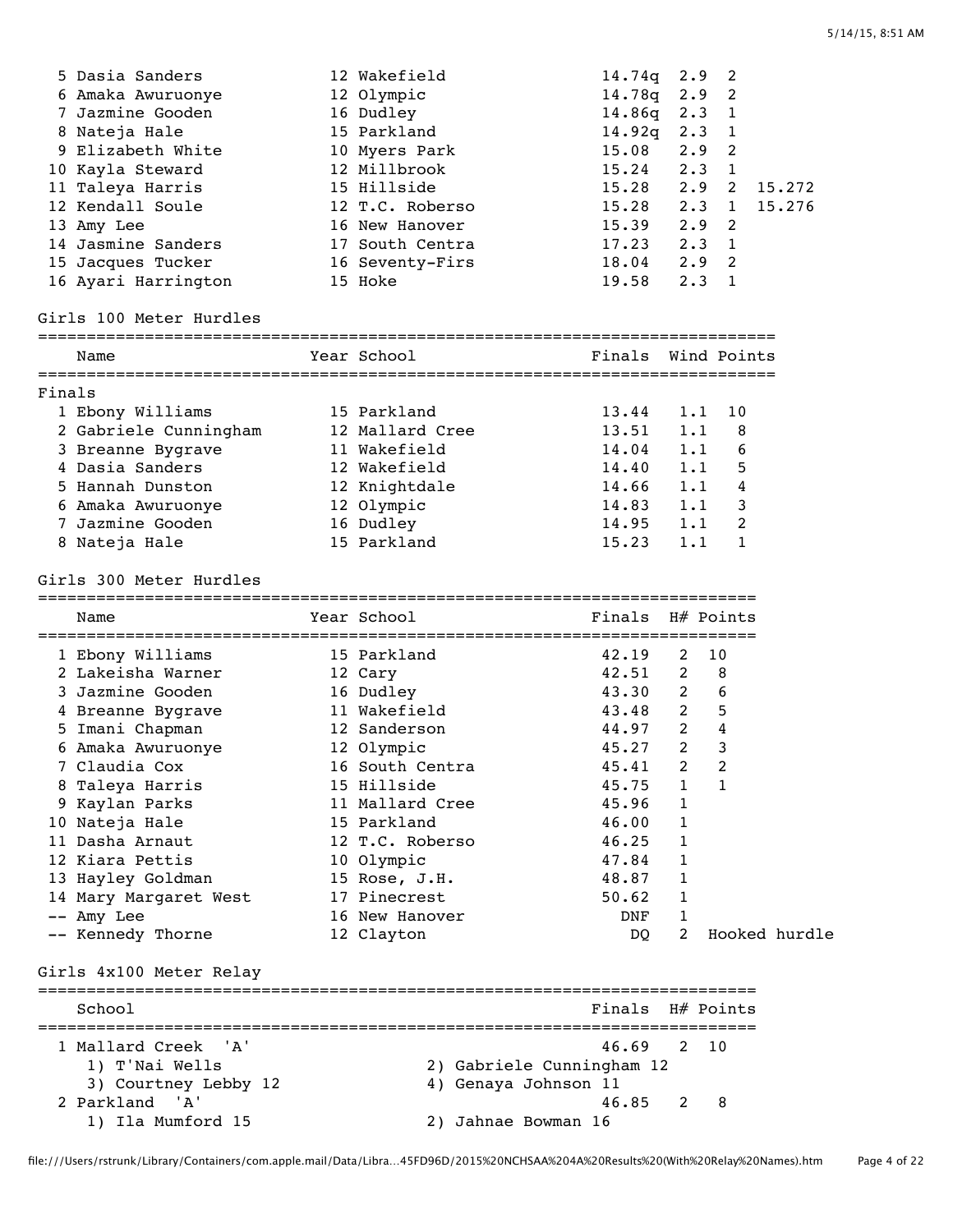3) Miaysha Bryant 15 4) Katlin Sherman 15 3 Wakefield 'A' 47.71 2 6 1) Kellsie Whitehead 11 2) Taylor Scott 9 3) Dasia Sanders 12 4) Breanne Bygrave 11 4 South Central 'A' 47.79 1 5 1) Deja George 16 2) Angelica Mullins 3) Ger'Rhonda Smith 4) Nyasia Daniels 15 5 High Point Central 'A' 47.82 2 4 1) De'Arria Brown 2) Essence Thomas 3) Leah Bolden (2008) 4) Tamara Clark 17 6 Dudley 'A' 48.17 1 3 1) Teara Johnson 2) Mya Johnson 3) Maniyah Stocks 4) Kedra Murray 7 Southeast Guilford 'A' 48.37 1 2 1) Kenedi Curtis 2) Ashley Gomes 3) Kiya Ouiosun 4) Kelara Wolmack 8 Southeast Raleigh 'A' 48.55 2 1 1) Charlonda Washington 10 3) Sage Weatherwax 9 4) Samantha Davis 10 9 Cary 'A' 48.70 2 1) Kadicha Providence 2) Charminiqu Hackney 11 3) Susie Ngwe 10 4) Desi Rowell 12 10 Millbrook 'A' 49.36 2 1) Kayla Steward 12 2) Cameren Pryor 12 3) Keiona Stotts 9 4) Kaila Lewis 11 11 West Mecklenburg 'A' 49.59 2 1) Jhjetaime Lacan 2) Tatayanna Campbell 3) Jada Staten (4) Diandra Broner 12 Olympic 'A' 49.65 1 1) Kiara Pettis 10 2) Alexis Hooper 3) Blake Strong 4) Maya Pighet 13 Seventy-First 'A' 51.04 1  $1)$  Tralicia Turner 15 3) Ricciria Miller 4) Khayla Hayes 14 Scotland 'A' 52.86 1 1) Carisma McNeill 2) Ranasia Crosland 3) Shangaylla Stanton (4) Makkena Burt 16 -- Hopewell 'A' FS 1 1) Kyla Sherrill 2) Olivia Walker 12 3) Jada Woods 11 4) Imani Prince-Gay -- Pine Forest 'A' DNF 1 1.1.1<br>1) Alexis Monroe 15 1) Alexis Monroe 15 (2) Xayla Wilson<br>3) Serena Moore (4) Te-Shell Thomas 16 Girls 4x200 Meter Relay ========================================================================== School **Finals** H# Points ========================================================================== 1 Parkland 'A' 1:36.43 2 10 1) McKinley McNeill 16 2) Ebony Williams 15 3) Miaysha Bryant 15 4) Katlin Sherman 15 2 Cary 'A' 1:38.09 2 8 1) Desi Rowell 12 2) Charminiqu Hackney 11 3) Susie Ngwe 10 4) Layla White 12 3 Ragsdale 'A' 1:39.71 2 6 1) Charla Ward 2) Chesney Ward 16 3) Corbin McLean 4) Ticoiya Gidderon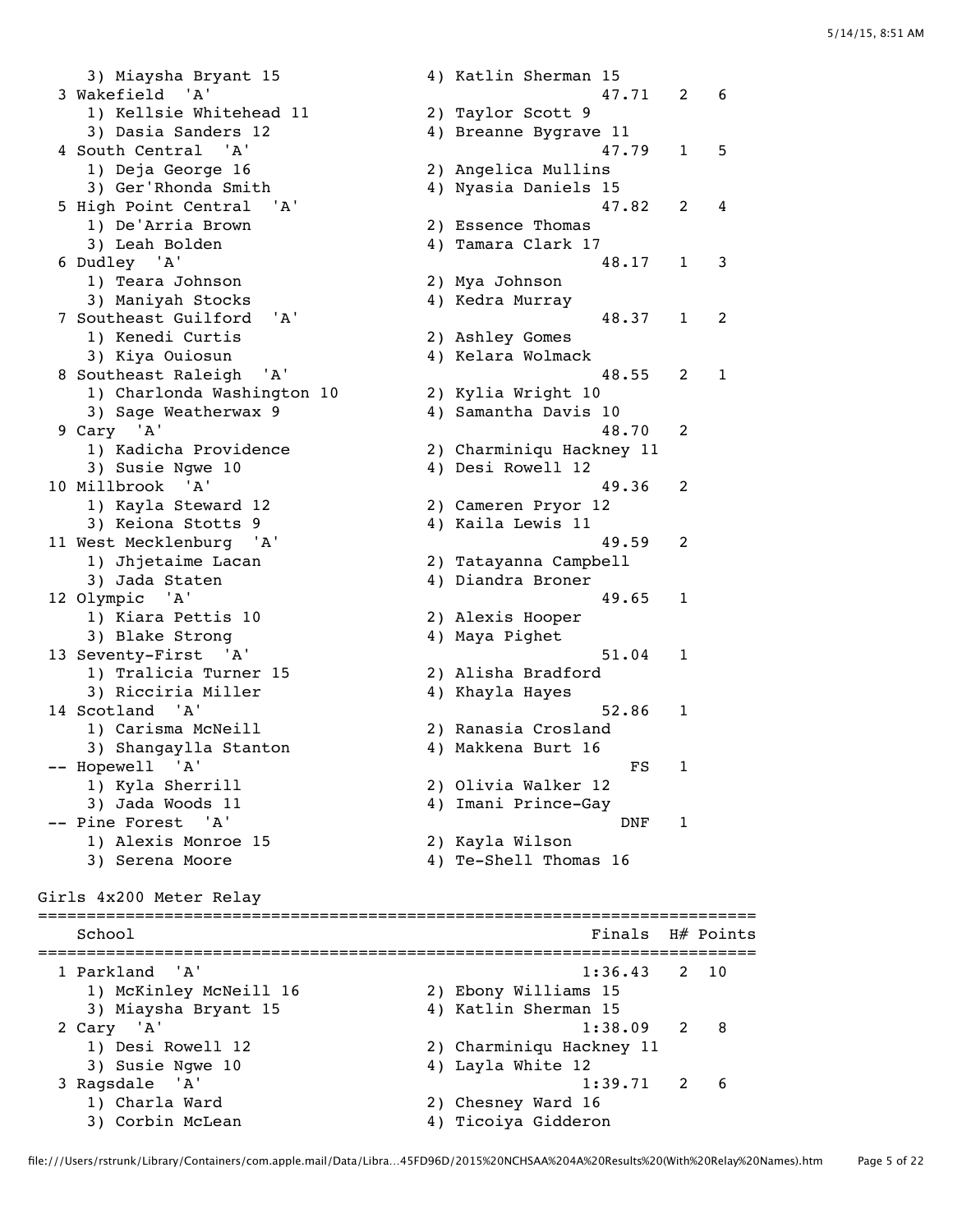4 Dudley 'A' 1:40.34 2 5 1) Mya Johnson 2) Kedra Murray 3) Tabitha Jones 4) Jazmine Gooden 16 5 Olympic 'A' 1:41.07 2 4 1) Maya Pighet 2) Alexis Hooper 3) Blake Strong 4) Amaka Awuruonye 12 6 Berry, Phillip O. 'A' 1:41.13 2 3<br>1) Camicha Cordray 2) Maya Grier 1) Camicha Cordray 3) Tatiana Mills 11 4) Leba Dempsey 7 West Mecklenburg 'A' 1:42.44 2 2 1) Jhjetaime Lacan 2) Tatayanna Campbell 3) Jada Staten 4) Diandra Broner 8 Rocky River High School 'A' 1:43.21 1 1 1) Kenya Livingston 9 3) Deshalea Carter (4) Mariah Atwater 9 9 Hillside 'A' 1:43.37 1 1) Ashlan Bowdry 2) Gabrielle Ryan 18 3) Jamila McKoy 4) Jessica Wright 18 10 Hoke 'A' 1:43.48 1<br>1 Ayari Harrington 15 2) Janiyah Harrington<br>2 Ayari Harrington 1) Ayari Harrington 15 2) Janiyah Harrington 3) Jaque Bradshaw 4) Maya Singletary 18 11 Knightdale 'A' 1:43.55 1 1) Rashya Jackson 9 2) Alexis Hill 9 3) Akira Wiggins 9 4) Daijah Miles 9 12 Jack Britt 'A' 1:45.15 1 1) Dianne Robinson-Herring 15 2) Tiarra Bailey 15 3) Lark Taylor 4) Alexandria Blount 13 Pine Forest 'A' 1:47.39 1 1) Serena Moore 2) Kayla Wilson 3) Jazz Whyatt 4) Te-Shell Thomas 16 14 Pinecrest 'A' 1:48.00 1 1) Alizabeth Bowlus 16 2) Sofie Flores 3) Ashley Holley 4) Ebony Nelson 16 -- Wakefield 'A' DNF 2 1) Leona Medley 11 2) Kellsie Whitehead 11<br>3) Dasia Sanders 12 4) Taylor Scott 9 3) Dasia Sanders 12 -- Southeast Raleigh 'A' (2002) 2003 --2-2008 -- DQ 1 Exch outside zone 1) Charlonda Washington 10 2) Kleo Torres 11 3) Kylia Wright 10 4) Asya Macon 11 Girls 4x400 Meter Relay ========================================================================== School **Finals H**# Points ========================================================================== 1 Parkland 'A' 3:46.57 2 10<br>1) Erin Morrison 15 2) Ebony Williams 15 1) Erin Morrison 15<br>3) Kimani Davis 3) Kimani Davis 4) McKinley McNeill 16 3:47.49 2 8 2 Southeast Raleigh 'A' 1) Lelah Thompson 10 2) Kleo Torres 11<br>3) Saidah Hardwick 10 4) Asya Macon 11 and the comparation of the contract the contract of the series of the contract of the contract of the contract<br>
ary 'A' 3:50.21 2 3 Cary 'A' 3:50.21 2 6 1) Julia Brown 12 2) Layla White 12 3) Lakeisha Warner 12 4) Sarah Hoffert 12 4 High Point Central 'A' 3:57.25 2 5 1) Monzerad Creary 18 2) Kiana Scott 9) Campan (igh Point Central 'A' (igh Point Central 'A' (i) and Scott (i) and Scott (i) and Scott (i) and Alphan (i) and Alphan (i) and Alphan (i) and Alphan (i) and Alphan (i) and Alphan (i) and Alphan (i) and Alphan (i)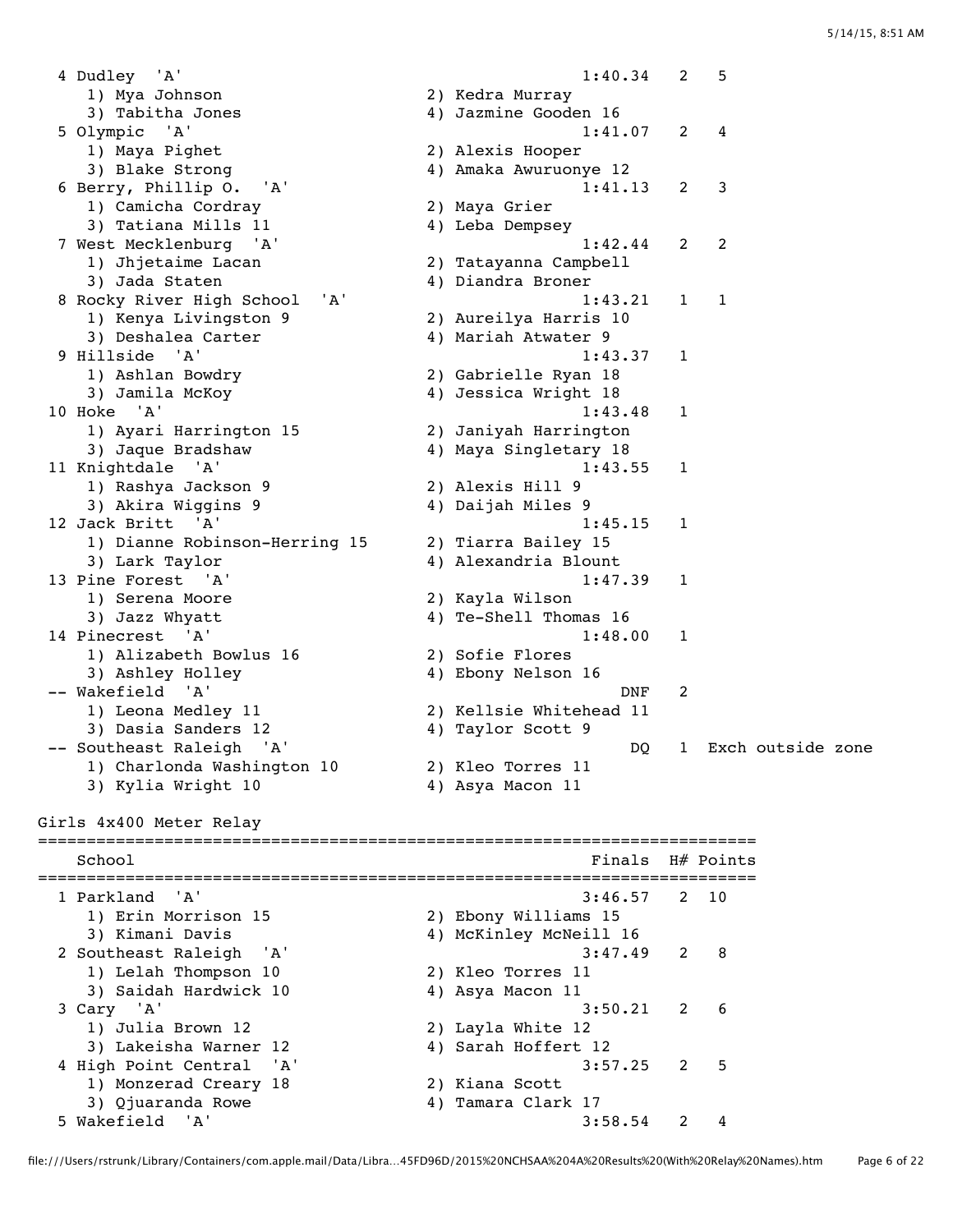1) Je'May Ward 12 2) Tia Robinson 12 3) Breanne Bygrave 11 4) Kellsie Whitehead 11 6 Dudley 'A' 3:58.57 2 3 1) Kedra Murray 2) Tabitha Jones 3) Taniya Petty 4) Mya Johnson 7 T.C. Roberson 'A' 3:59.67 2 2 1) Laci Motley (2) Anastasia Soule<br>3) Chesley Krug 11 (2) 4) Dasha Arnaut 12 3) Chesley Krug 11 8 Broughton 'A' 4:00.10 1 1 1) Jessica Dixon 10 and the set of the set of the set of the set of the set of the set of the set of the set of the set of the set<br>13 deja Wilkins 12 3 and 4 and 4 bilen Battle 12 9 Pine Forest 'A' 4:02.03 1 1) London Colbert 15 1) London Colbert 15 (2) Jade Jordan 17<br>3) Jazz Whyatt (4) Gabby Dautarie 10 Hillside 'A' 4:03.10 1<br>1) Jolanta Pinkney 2) Ashlan Bowdry<br>3) Gabrielle Ryan 18 4) Jessica Wright 18 1) Jolanta Pinkney 2) Ashlan Bowdry 3) Gabrielle Ryan 18 4) Jessica Wright 18 11 Hopewell 'A' 4:03.33 1 1) Ashley Foster 2) Quanteera Harrison 3) LeAnna Combo 4) LeAndrea Combo 12 South Central 'A' 4:04.24 1 1) Claudia Cox 16 2) Ger'Rhonda Smith 3) Katherine Haglund 4) Chloe Cox 13 West Mecklenburg 'A' 4:05.62 1<br>1) Tatayanna Campbell 2) Sequora Hamilton 1) Tatayanna Campbell 2) Sequora Hamilton 3) Diandra Broner (4) Jada Staten 14 Overhills 'A' 4:07.20 1<br>1) Jada Griffin 17 2) Angel Ewell<br>3) Briana Swinton 4) Inayah Jackson 1) Jada Griffin 17 2) Angel Ewell 3) Briana Swinton 4) Inayah Jackson 15 Pinecrest 'A' 4:13.84 1 1) Grace West 16 2) Macie Kavanaugh 18 3) Isabel Flores 18 4) Sofie Flores -- Rocky River High School 'A' DQ 2 zone violation 1) Aureilya Harris 10<br>3) Deshalea Carter 3) Deshalea Carter 4) (100 - 4) Mariah Atwater 4)<br>3) Deshalea Carter 4) Mariah Atwater 9 Girls 4x800 Meter Relay =======================================================================

```
School Finals Points
=======================================================================
 1 Cary 'A' 9:14.45 10 
 1) Julia Brown 12 2) Sarah Hoffert 12 
 3) Sarah Venable 4) Lakeisha Warner 12 
 2 Providence 'A' 9:21.52 8 
 1) Kayla Glova 11 2) Sarah Parrish 
 3) Lindsey Lanier 4) Grace Sullivan 12 
  3 High Point Central 'A' 9:30.91 6 
 1) Mason Kepley 15 2) Monzerad Creary 18 
 3) Kiana Scott 4) Cajazzlyn Hairston-Waller 
  4 T.C. Roberson 'A' 9:31.40 5 
 1) Anastasia Soule 2) Lily Anderson 12 
 3) Laci Motley 4) Camryn Jansen 
 5 Green Hope 'A' 9:36.04 4 
 1) Katie Tomasi 11 2) Kayla Hall 11 
 3) Sarah Taylor 10 4) Emily Jordan 10 
 6 Lake Norman 'A' 9:36.59 3 
    1) Melissa Zammitti 10 2) Aubrey VanSant
```
#### file:///Users/rstrunk/Library/Containers/com.apple.mail/Data/Libra…45FD96D/2015%20NCHSAA%204A%20Results%20(With%20Relay%20Names).htm Page 7 of 22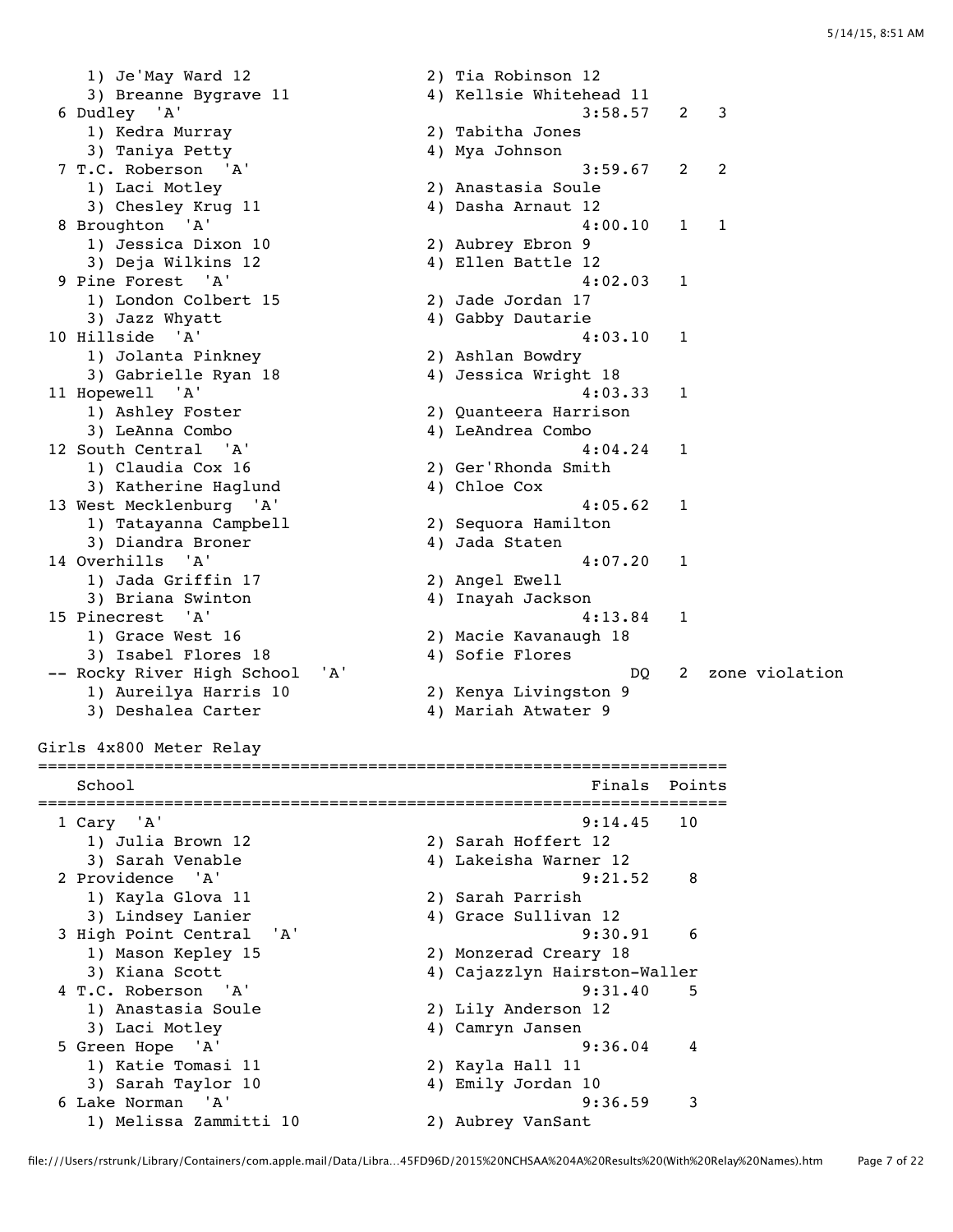3) Reagan Portelance 4) Holly Bailey 7 Myers Park 'A' 9:37.30 2 1) Kate Eiselt 2) Story Gourlely 3) Sydney Farris 4) Mary Prouty 12 8 Wakefield 'A' 9:37.52 1 1) Michelle Fenstermaker 12 2) Angela Delfino 11 3) Leona Medley 11 4) Brittany Ollivierre 11 9 Pinecrest 'A' 9:37.71 1) Grace West 16 2) Macie Kavanaugh 18 3) Sofie Flores 4) Rachel VonCannon 16 10 Broughton 'A' 9:48.33 1) Ellen Battle 12 2) Savannah Jones 10 3) Margaret Chapman 11 4) Ayla Gizlice 12 11 South Central 'A' 9:56.99 1) Claudia Cox 16 2) Sarah Haglund 3) Katherine Haglund 4) Chloe Cox 12 Mount Tabor 'A' 9:57.63 1) Jenna Lineberry 18 2) Leah Wessenkopf 3) Emily Reichert 4) Tiara Patterson-Mills 17 13 Reagan, Ronald W 'A' 10:00.19 1) Erin Jameson 2) Payton Kilby 3) Sallie Cook 4) Isabel Zimmermann 17 14 West Forsyth 'A' 10:08.73 1) Ellen Spencer 2) Ashley Smith 3) Mackenzie Newsome 4) Nandie Elhadidy 15 Pine Forest 'A' 10:29.68 1) Gabby Dautarie 2) Raven Ried 3) Grace Sylvester 4) Te-Shell Thomas 16 16 Laney 'A' 10:33.15 1) Haley Smithwick 2) Norah Stapleton 15 3) Erin Coon 4) Kaitlyn Kern

Girls High Jump

| Name                   | Year School     | Finals       | Points       |
|------------------------|-----------------|--------------|--------------|
| 1 Jordyn Brown         | 15 Jordan       | $5 - 06.00$  | 10           |
| 2 Kenya Livingston     | 9 Rocky River   | J5-06.00     | 8            |
| 3 Taylor Sutton        | 9 Garner        | $5 - 04.00$  | 6            |
| 4 Sydney Blue          | 12 Ardrey Kell  | $J5 - 04.00$ | 4.50         |
| 4 Danaye Connor        | 11 Berry, Phill | $J5 - 04.00$ | 4.50         |
| 6 Kayla Nesbitt-McEwen | 17 High Point C | $J5 - 04.00$ | 3            |
| 7 Leasia Pringle       | 12 Cary         | $5 - 02.00$  | 2            |
| 8 Sarah Timberlake     | 17 West Forsyth | $J5 - 02.00$ | $\mathbf{1}$ |
| 9 Timara Chapman       | 9 Sanderson     | $J5 - 02.00$ |              |
| 10 Gabrielle Ryan      | 18 Hillside     | $J5 - 02.00$ |              |
| 11 Genae Sanders       | 9 Mallard Cree  | $5 - 00.00$  |              |
| 12 Krystyna Chavis     | 15 Purnell Swet | $J5 - 00.00$ |              |
| 13 Hanna Scanlon       | 10 Millbrook    | $4 - 10.00$  |              |
| 14 Lauren Garrick      | 15 South View   | $J4 - 10.00$ |              |
| 15 Charlotte Jones     | 17 New Hanover  | $4 - 08.00$  |              |
| 15 Corrisa Wall        | 17 Richmond     | $4 - 08.00$  |              |
| Girls Pole Vault       |                 |              |              |
| Name                   | Year School     | Finals       | Points       |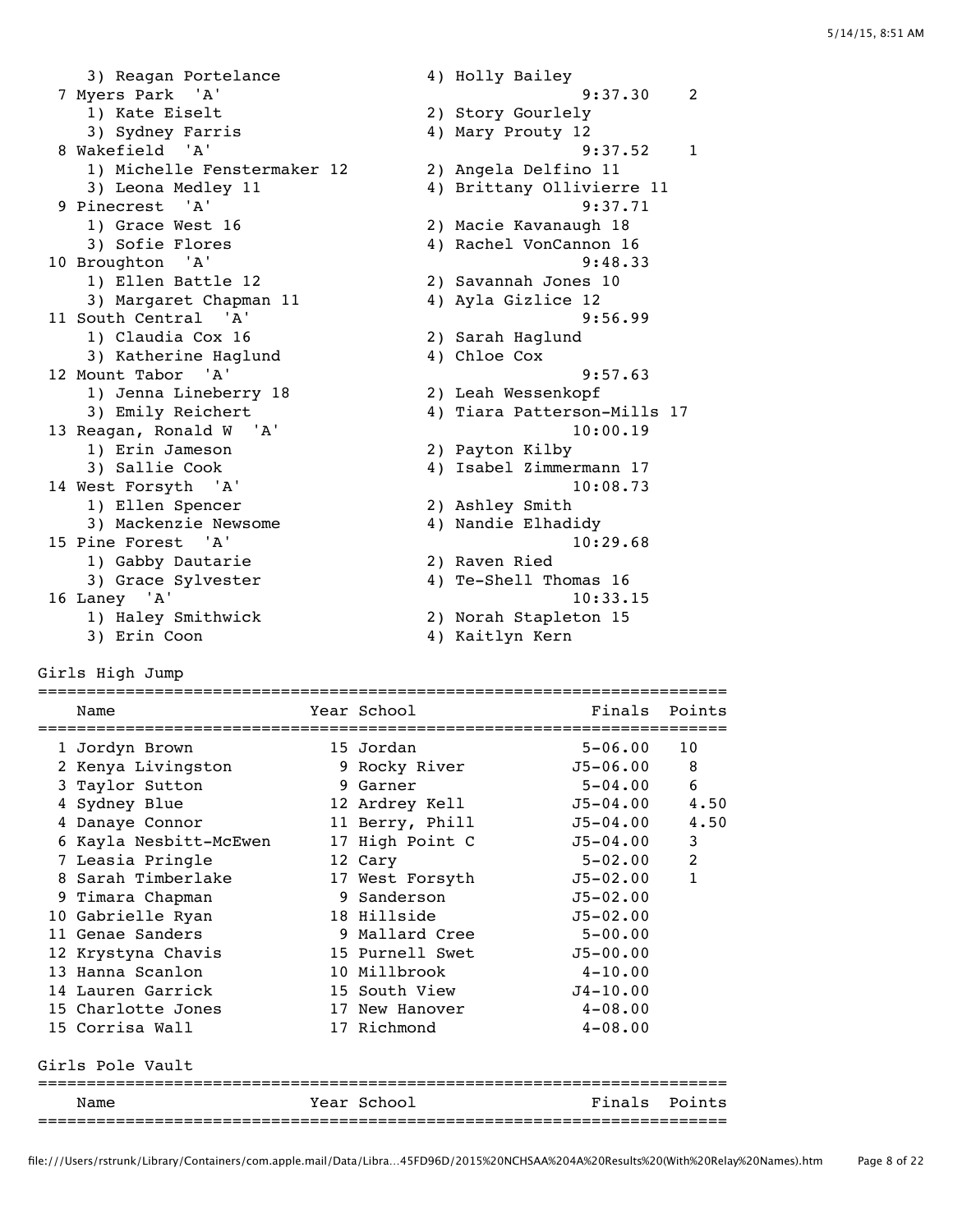| 1 Anna Eaton            | 12 Apex         | $12 - 06.00$ | 10   |
|-------------------------|-----------------|--------------|------|
| 2 Zoe Early             | 11 Apex         | $12 - 00.00$ | 8    |
| 3 Chesney Ward          | 16 Ragsdale     | $11 - 06.00$ | 6    |
| 4 Olivia Goodwin        | 9 Cary          | $10 - 06.00$ | 4.50 |
| 4 Lainey Hunnicutt      | 12 South Meckle | $10 - 06.00$ | 4.50 |
| 6 Heather Keck          | 15 Ashley       | $10 - 00.00$ | 3    |
| 7 Chesley Krug          | 11 T.C. Roberso | 9-06.00      | 2    |
| 8 Sydney Isgett         | 12 Apex         | $J9 - 06.00$ | 1    |
| 9 Mary Margaret West    | 17 Pinecrest    | $J9 - 06.00$ |      |
| 10 Kaitryana Leinbach   | 11 Charlotte Ca | $9 - 00.00$  |      |
| 11 Emily Madison-cooper | 16 West Forsyth | $8 - 06.00$  |      |
| 11 Emily Hughes         | 15 Pinecrest    | $8 - 06.00$  |      |
| -- Sarah Webster        | 17 Pinecrest    | NH.          |      |
| -- Cassie Kowalski      | 12 Hough, Willi | NH           |      |
| -- Olivia Crissman      | 17 Reagan, Rona | NH.          |      |
| -- Marie Ochoa          | 15 North Davids | NH           |      |

#### Girls Long Jump

| Name              | Year School     | Finals           |        | Wind Points    |
|-------------------|-----------------|------------------|--------|----------------|
| 1 Sydnei Murphy   | 12 Apex         | $20 - 03.00$     | $+0.0$ | 10             |
| 2 Jamie Stacey    | 15 Ashley       | $18 - 06.50$     | $-1.0$ | 8              |
| 3 Hannah Dunston  | 12 Knightdale   | $18 - 02.50$     | $-2.0$ | 6              |
| 4 K'Lynn Beal     | 12 Broughton    | $18 - 01.25$     | $-1.0$ | 5              |
| 5 Taleya Harris   | 15 Hillside     | $17 - 11.75$     | $-2.0$ | 4              |
| 6 Elyse King      | 10 T.C. Roberso | $17 - 11.00$     | 1.2    | 3              |
| 7 Denali Hamilton | 15 South View   | $17 - 08.25$ 2.0 |        | $\overline{2}$ |
| 8 Nicole Lawson   | 12 Hopewell     | $17 - 02.50$     | $-1.0$ | 1              |
| 9 Taylor Sutton   | 9 Garner        | $17 - 01.00$     | $-3.0$ |                |
| 10 Peyton Apel    | 15 Hoqqard      | $17 - 00.00$     | 1.8    |                |
| 11 Jenele Terry   | 15 Page         | $16 - 11.50$     | $+0.0$ |                |
| 12 Olivia Walker  | 12 Hopewell     | $16 - 10.00$     | $+0.0$ |                |
| 13 Skylar Mathew  | 11 Ardrey Kell  | $16 - 09.00$     | 1.1    |                |
| 14 Jazmine Gooden | 16 Dudley       | $16 - 06.75$     | 1.2    |                |
| 15 Jade Jordan    | 17 Pine Forest  | $16 - 05.00$     | 1.3    |                |
| 16 Jahnae Bowman  | 16 Parkland     | $16 - 02.50$     | 1.6    |                |
|                   |                 |                  |        |                |

# Girls Triple Jump

| Name                    | Year School       | Finals       |        | Wind Points    |
|-------------------------|-------------------|--------------|--------|----------------|
| 1 Sydnei Murphy         | 12 Apex           | $40 - 00.75$ | $-3.0$ | 10             |
| 2 Jamie Stacey          | 15 Ashley         | $39 - 00.50$ | $+0.0$ | 8              |
| 3 K'Lynn Beal           | 12 Broughton      | $38 - 09.00$ | $-1.0$ | 6              |
| 4 Elyse King            | 10 T.C. Roberso   | $37 - 11.75$ | $-2.0$ | 5              |
| 5 Nicole Lawson         | 12 Hopewell       | $37 - 09.25$ | $+0.0$ | 4              |
| 6 Jada Woods            | 11 Hopewell       | $37 - 03.50$ | $-2.0$ | 3              |
| 7 Ila Mumford           | 15 Parkland       | $36 - 09.25$ | $-2.4$ | $\mathfrak{D}$ |
| 8 Alanna Johnson        | 15 Southwest Gu   | $36 - 06.50$ | $+0.0$ | 1              |
| 9 Chardonei Sutton      | 10 Garner         | $36 - 06.00$ | $-2.0$ |                |
| 10 Nateja Hale          | 15 Parkland       | $35 - 09.00$ | $-2.0$ |                |
| 11 Charlonda Washington | 10 Southeast Ra   | $35 - 07.00$ | $-1.0$ |                |
| 12 Lauren Garrick       | 15 South View     | $35 - 06.75$ | $-1.0$ |                |
| 13 Hayley Goldman       | $15$ Rose, $J.H.$ | $35 - 06.50$ | $-1.0$ |                |
| 14 Cecilia Marenick     | 17 Southwest Gu   | $35 - 02.50$ | $-2.0$ |                |
| 15 Courtney Lebby       | 12 Mallard Cree   | $34 - 09.50$ | $-1.0$ |                |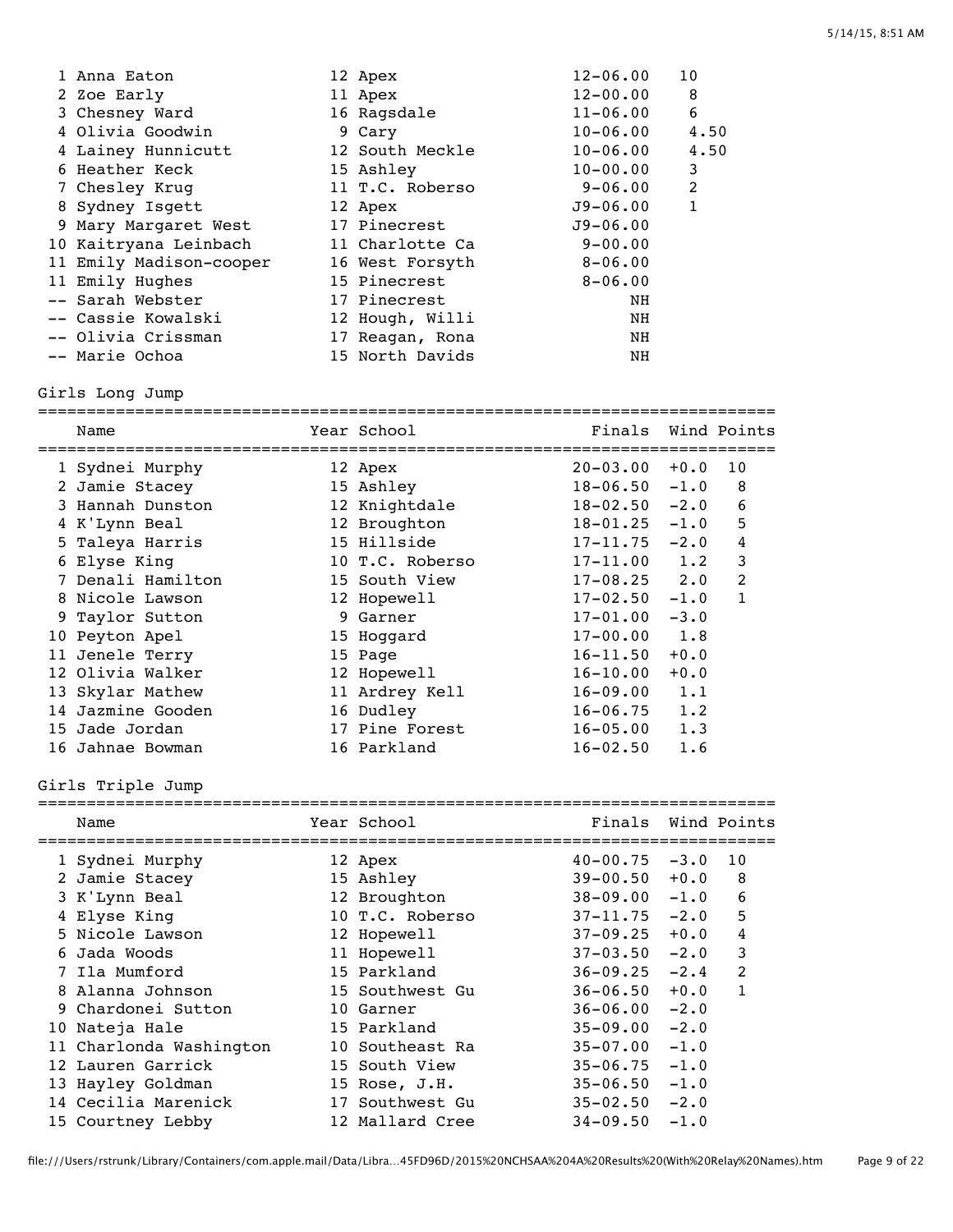Girls Shot Put

|        | Name                          | Year School     | Finals       | Points       |
|--------|-------------------------------|-----------------|--------------|--------------|
|        | 1 Khayla Dawson               | 11 Olympic      | $47 - 11.00$ | 10           |
|        | 2 Alycia Springs              | 11 Mallard Cree | $46 - 02.00$ | 8            |
|        | 3 Hasana Clark                | 12 Southeast Ra | $44 - 11.75$ | 6            |
|        | 4 Mahogani Holiday            | 11 Myers Park   | $40 - 08.00$ | 5            |
|        | 5 Tiffany Dunham              | 12 Southeast Ra | $39 - 02.00$ | 4            |
|        | 6 Nia Baker                   | 12 Butler       | $38 - 01.00$ | 3            |
|        | 7 Veronica Fraley             | 9 Wakefield     | $36 - 04.50$ | 2            |
|        | 8 Kayla Beasley               | 18 Hillside     | $34 - 06.00$ | $\mathbf{1}$ |
|        | 9 Taylor Blake                | 15 Jordan       | $34 - 02.50$ |              |
|        | 10 Gloria Gonde               | 12 Millbrook    | $33 - 06.50$ |              |
|        | 11 Ce'ondre Ellison           | 17 Ragsdale     | $32 - 02.00$ |              |
|        | 12 Leanna Jacobs              | 16 Hoke         | $32 - 01.50$ |              |
|        | 13 Trinity Well               | 17 Pinecrest    | $30 - 05.75$ |              |
|        | 14 Chinyere Bell              | 15 South View   | $30 - 04.00$ |              |
|        | 15 Dominique Dalton           | 15 Laney        | $30 - 02.25$ |              |
|        |                               |                 |              |              |
|        | Girls Shot Put Wheelchair     |                 |              |              |
| $1A -$ |                               |                 |              |              |
| 2A     |                               |                 |              |              |
| 3A     |                               |                 |              |              |
| 4A     |                               |                 |              |              |
|        | Name                          | Year School     | Finals       | Points       |
|        | 1 Cara King                   | 9 Apex          | $J10-04.00$  | 2            |
|        | 2 Gracie Chaluga              | 18 West Forsyth | $J8 - 06.00$ | 1            |
|        | Girls Discus Throw Wheelchair |                 |              |              |
|        |                               |                 |              |              |
|        | Name                          | Year School     | Finals       | Points       |
|        |                               |                 | $J25 - 04$   |              |
|        | 1 Cara King                   | 9 Apex          |              | 2            |
|        | 2 Gracie Chaluga              | 18 West Forsyth | J16-01       | 1            |
|        | Girls Discus Throw            |                 |              |              |
|        | ========================      |                 |              |              |
|        | Name                          | Year School     | Finals       | Points       |
|        | 1 Alycia Springs              | 11 Mallard Cree | $142 - 09$   | 10           |
|        | 2 Khayla Dawson               | 11 Olympic      | $136 - 09$   | 8            |
|        | 3 Mahogani Holiday            | 11 Myers Park   | $125 - 03$   | 6            |
|        | 4 Hasana Clark                | 12 Southeast Ra | $122 - 08$   | 5            |
|        | 5 Tameia Morrison             | 10 Southeast Ra | $118 - 08$   | 4            |
|        | 6 Nia Baker                   | 12 Butler       | $116 - 03$   | 3            |
|        | 7 Dyniesha Norman             | 12 Heritage     | $108 - 07$   | 2            |
|        | 8 Veronica Fraley             | 9 Wakefield     | $107 - 10$   | 1            |
|        | 9 Kayla Beasley               | 18 Hillside     | $105 - 08$   |              |
|        | 10 Holly Bezdany              | 18 East Chapel  | $101 - 05$   |              |
|        | 11 Alexis Thomas              | 16 Jack Britt   | $100 - 08$   |              |
|        | 12 Sarah Jonkheer             | 16 New Hanover  | $97 - 02$    |              |
|        | 13 Chinyere Bell              | 15 South View   | $94 - 07$    |              |
|        |                               |                 |              |              |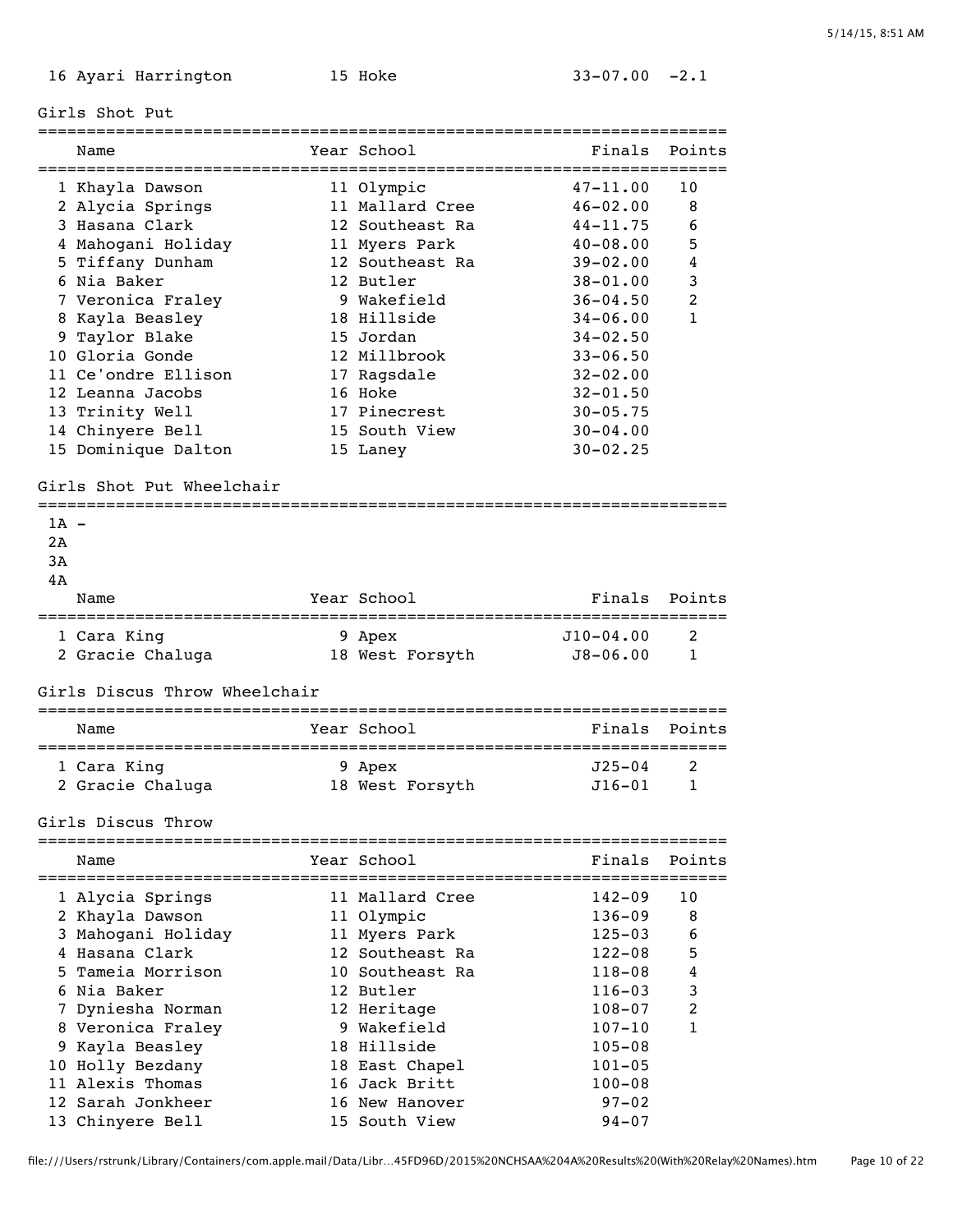| 14 Kyra Cater      | 15 East Forsyth | 82-06 |
|--------------------|-----------------|-------|
| 15 Brittany Taylor | 16 Hoke         | 80-02 |

Boys 100 Meter Dash

|        | 8 Advance:                                  | Top 2 Each Heat plus Next 4 Best Times |                    |                    |                |
|--------|---------------------------------------------|----------------------------------------|--------------------|--------------------|----------------|
|        | Name                                        | Year School                            | Prelims            | Wind $H#$          |                |
|        | Preliminaries                               |                                        |                    |                    |                |
|        | 1 Daniel Estrada                            | 16 Northwest Gu                        | $10.53Q$ 3.8       |                    | 2              |
|        | 2 Tyri Beard                                | 11 Wake Forest                         | $10.63Q$ $3.0$     |                    | 1              |
|        | 3 Rodney Rowe                               |                                        | $10.57Q$ 3.8       |                    | 2              |
|        | 4 Chuka Soronnadi                           | 12 Clayton<br>12 Butler                | $10.76Q$ 3.0       |                    | $\mathbf{1}$   |
|        | 5 Cravont Charleston                        | 11 Mallard Cree                        | $10.58q$ 3.8       |                    | $\overline{2}$ |
|        | 6 Brandon Smith                             | 16 Hoke                                | $10.72q$ 3.8       |                    | $\overline{2}$ |
|        | 7 Dontavian Smith                           | 17 Person                              | $10.77q$ 3.8       |                    | $\overline{c}$ |
|        | 8 Cedric Terry                              | 15 Scotland                            | $10.84q$ 3.0       |                    | $\mathbf{1}$   |
|        | 9 Dante Miller                              | 18 Richmond                            | 10.85              | 3.8                | $\overline{2}$ |
|        | 10 Kyle Horton                              | 12 Mallard Cree                        | 10.88              | $3 \cdot 0$        | $\mathbf{1}$   |
|        | 11 Brylan Weaks                             | 11 A.L. Brown                          | 10.91              | 3.8                | $\overline{2}$ |
|        | 12 Patrick Harrison                         |                                        | 11.01              | $3 \cdot 0$        | $\mathbf{1}$   |
|        |                                             | 16 R.J. Reynold<br>16 Seventy-Firs     | 11.09              | $3 \cdot 0$        | $\mathbf{1}$   |
|        | 13 Leon Rogers                              |                                        | 13.18              |                    | 2              |
|        | 14 Cameron Milligan                         | 10 Fuquay-Varin<br>12 Broughton        | FS                 | 3.8<br>$3 \cdot 0$ |                |
|        | -- Stephen Chambers                         | 16 Southern Ala                        | DNF                | $3 \cdot 0$        | 1              |
|        | -- Kymani Dula                              |                                        |                    |                    | 1              |
|        | Boys 100 Meter Dash                         |                                        |                    |                    |                |
|        |                                             |                                        |                    |                    |                |
|        | Name                                        | Year School                            | Finals             |                    | Wind Points    |
| Finals |                                             |                                        |                    |                    |                |
|        | 1 Daniel Estrada                            | 16 Northwest Gu                        | 10.46              | $3 \cdot 1$        | 10             |
|        | 2 Cravont Charleston                        | 11 Mallard Cree                        | 10.47              | $3 \cdot 1$        | 8              |
|        | 3 Tyri Beard                                | 11 Wake Forest                         | 10.52              | $3 \cdot 1$        | 6              |
|        | 4 Chuka Soronnadi                           | 12 Butler                              | 10.65              | 3.1                | 5              |
|        | 5 Dontavian Smith                           | 17 Person                              | 10.67              | $3 \cdot 1$        | 4              |
|        | 6 Rodney Rowe                               | 12 Clayton                             | 10.69              | 3.1                | 3              |
|        | 7 Brandon Smith                             | 16 Hoke                                | 10.80              | $3 \cdot 1$        | 2              |
|        | 8 Cedric Terry                              | 15 Scotland                            | 10.95              | 3.1                | 1              |
|        |                                             |                                        |                    |                    |                |
|        | Boys 100 Meter Dash AboveKneeAmp Ambulatory |                                        |                    |                    |                |
|        | Name                                        | Year School                            | Finals Wind Points |                    |                |
|        | 1 Desmond Jackson                           | 17 Hillside                            | J13.43             | $2 \cdot 1$        | 1              |
|        | Boys 100 Meter Dash Wheelchair              |                                        |                    |                    |                |
|        |                                             |                                        |                    |                    |                |
|        | Name                                        | Year School                            | Finals             | Wind Points        |                |
|        | 1 Omar Sanchez                              | 10 Broughton                           | J28.48             | $2 \cdot 3$        | 1              |
|        | Boys 200 Meter Dash Wheelchair              |                                        |                    |                    |                |
|        | Name                                        | Year School                            | Finals             |                    | Wind Points    |
|        | 1 Omar Sanchez                              | 10 Broughton                           | J51.27             | $2 \cdot 5$        | 2              |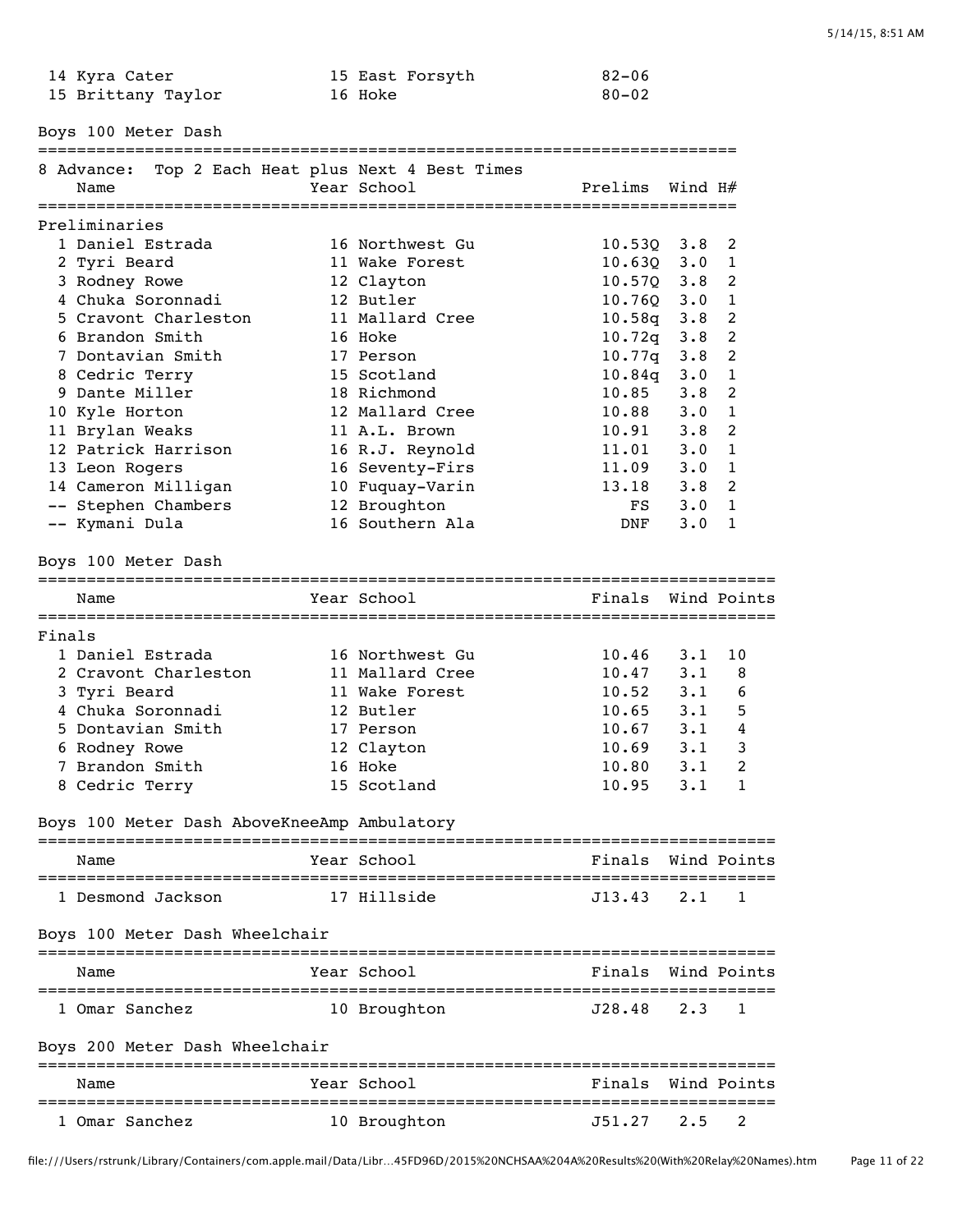| 2 Jordan Maddox |  |
|-----------------|--|
|-----------------|--|

#### 2 Jordan Maddox 12 Southeast Ra J56.38 2.5 1

Boys 200 Meter Dash AboveKneeAmp

### ============================================================================ Name  $Year School$  Finals Wind Points ============================================================================ 1 Desmond Jackson 17 Hillside

Boys 200 Meter Dash

=============================================================================== Name Year School Finals Wind H# Points

| Name                        | Year School     | Finals |               |   | Wind H# Points |        |
|-----------------------------|-----------------|--------|---------------|---|----------------|--------|
| 1 Christian Bass            | 12 Wake Forest  | 21.24  | 4.7           | 2 | 10             |        |
| 2 Dylan Peebles             | 11 Wakefield    | 21.30  | $4.7-2$       |   | 8              |        |
| 3 Kymani Dula               | 16 Southern Ala | 21.51  | $4.7 \, 2$    |   | 6              |        |
| 4 Daniel Estrada            | 16 Northwest Gu | 21.58  | $4.7 \, 2$    |   | 5              |        |
| 5 Kendell Fullmore          | 15 Raqsdale     | 21.82  | $1.4 \quad 1$ |   | 4              |        |
| 6 Jawan Miller              | 11 Hopewell     | 21.85  | $1.4$ 1       |   | 3              |        |
| 7 Brandon Smith             | 16 Hoke         | 22.08  | $1.4 \quad 1$ |   | 2              | 22.071 |
| 8 Kenneth Hubbard           | 16 Jack Britt   | 22.08  | $1.4$ 1       |   | $\mathbf{1}$   | 22.078 |
| 9 Steven Miller             | 15 Overhills    | 22.09  | $4.7 \quad 2$ |   |                |        |
| 10 Leon Rogers              | 16 Seventy-Firs | 22.23  | $1.4 \quad 1$ |   |                |        |
| 11 Chace Washington-Saunder | 15 Reagan, Rona | 22.27  | $1.4 \quad 1$ |   |                |        |
| 12 Brylan Weaks             | 11 A.L. Brown   | 22.44  | $1.4 \quad 1$ |   |                |        |
| 13 Chuka Soronnadi          | 12 Butler       | 27.11  | $4.7 \quad 2$ |   |                |        |
| -- Vernon Grier             | 12 Mallard Cree | DNF    | 1.4           |   |                |        |

#### Boys 400 Meter Dash AboveKneeAmp

| Name              | Year School | Finals Points                   |  |  |  |  |  |  |
|-------------------|-------------|---------------------------------|--|--|--|--|--|--|
|                   |             |                                 |  |  |  |  |  |  |
| 1 Desmond Jackson | Abialiai T1 | $.71 \cdot 11$ . 43<br>$\sim$ 1 |  |  |  |  |  |  |

Boys 400 Meter Dash

|    | Name                       | Year School     | Finals |                | H# Points      |
|----|----------------------------|-----------------|--------|----------------|----------------|
|    | 1 Kymani Dula              | 16 Southern Ala | 48.21  | $\mathcal{L}$  | 10             |
|    | 2 Chace Washington-Saunder | 15 Reagan, Rona | 48.95  | $\overline{2}$ | 8              |
|    | 3 Kaylan Love-Soles        | 12 Rocky River  | 49.01  | $2^{\circ}$    | 6              |
|    | 4 Tj Bleichner             | 12 Fuquay-Varin | 49.14  | $\mathbf{1}$   | 5              |
|    | 5 JoJo Kilumbu             | 12 Mallard Cree | 49.62  | $\mathbf{1}$   | 4              |
|    | Jayon Woodard              | 11 Southeast Ra | 49.69  | $2^{\circ}$    | 3              |
|    | William Hoffmann           | 10 Green Hope   | 49.86  | $\mathbf{1}$   | $\overline{c}$ |
| 8  | Garrett Hammonds           | 15 Purnell Swet | 49.89  | 2              | $\mathbf{1}$   |
| 9  | Jaquez Torian              | 17 Jack Britt   | 49.92  | $\mathbf{1}$   |                |
| 10 | Noah Drew                  | 15 Jordan       | 49.95  | 1              |                |
|    | 11 Quincy Ridley           | 15 Overhills    | 50.11  | 2              |                |
|    | 12 Larenzo Graise          | 16 Parkland     | 50.96  | 2              |                |
|    | 13 William Mosley          | 11 Millbrook    | 51.18  | 1              |                |
|    | 14 Erran Green             | 15 Richmond     | 51.34  | 2              |                |
|    | 15 William Perkins         | 12 Berry, Phill | 51.65  | 1              |                |
|    | 16 Travis Rodgers          | 11 Robinson, Ja | 53.09  | 1              |                |
|    | Boys 800 Meter Run         |                 |        |                |                |
|    | Name                       | Year School     | Finals |                | Points         |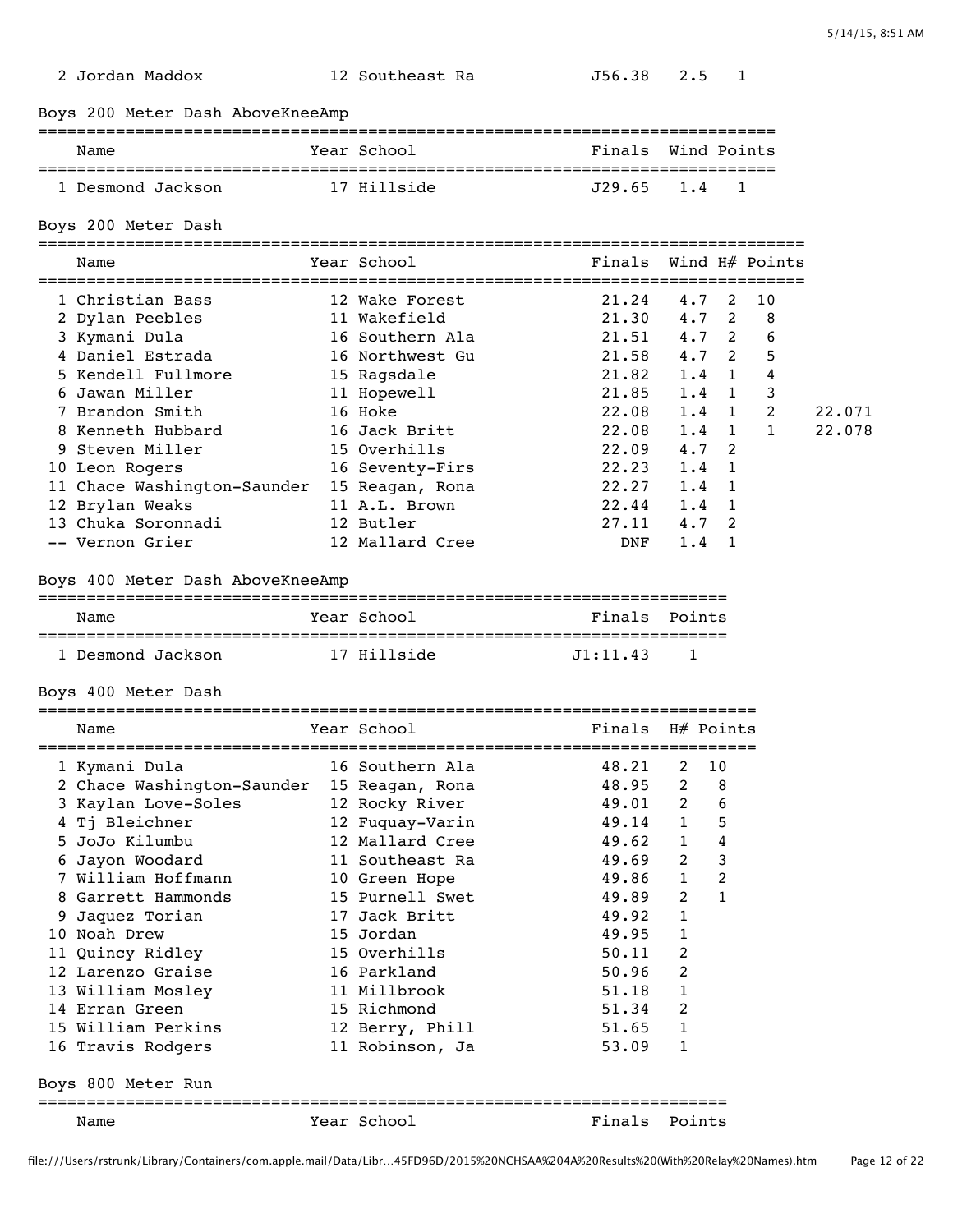| 1 Vincent Crisp   | 12 North Meckle | 1:52.57 | 10             |
|-------------------|-----------------|---------|----------------|
| 2 Jackson Denton  | 15 New Hanover  | 1:54.40 | 8              |
| 3 Vernon Espinoza | 15 West Forsyth | 1:54.50 | 6              |
| 4 Blake Ayers     | 12 Sanderson    | 1:55.32 | 5              |
| 5 Matt Bomkamp    | 15 Northwest Gu | 1:57.10 | 4              |
| 6 Michael Staples | 15 South View   | 1:57.87 | 3              |
| 7 Kellen Corson   | 12 A.L. Brown   | 1:58.17 | $\mathfrak{D}$ |
| 8 Jason Lux       | 12 Independence | 1:58.43 | 1              |
| 9 Tre Brooks      | 11 Wakefield    | 1:58.96 |                |
| 10 Nolan Patrick  | 16 Southwest Gu | 1:59.72 |                |
| 11 Coy Brown      | 11 East Mecklen | 1:59.89 |                |
| 12 Sam Maxfield   | 15 Pine Forest  | 1:59.97 |                |
| 13 Henry Pehr     | 11 Green Hope   | 2:01.10 |                |
| 14 Paul Arredondo | 16 Cape Fear    | 2:02.41 |                |
| 15 James Gildard  | 16 East Chapel  | 2:03.49 |                |
| 16 Parker Lee     | 12 Fuquay-Varin | 2:04.95 |                |
|                   |                 |         |                |

Boys 1600 Meter Run

| Name                | Year School     | Finals  | Points |
|---------------------|-----------------|---------|--------|
| 1 Philip Hall       | 15 South View   | 4:12.07 | 10     |
| 2 Kenny Kneisel     | 16 Mount Tabor  | 4:15.96 | 8      |
| 3 Henry Pehr        | 11 Green Hope   | 4:19.42 | 6      |
| James Gildard       | 16 East Chapel  | 4:20.60 | 5      |
| 5 Dean Abushouk     | 12 Cary         | 4:21.35 | 4      |
| 6 Michael Staples   | 15 South View   | 4:22.60 | 3      |
| 7 Paul Arredondo    | 16 Cape Fear    | 4:22.69 | 2      |
| 8 Kyle Christ       | 12 West Johnsto | 4:26.44 |        |
| 9 Teddy Frisk       | 16 Southern Ala | 4:30.27 |        |
| 10 Jackson Sullivan | 16 Jack Britt   | 4:30.85 |        |
| 11 Marquise Mcgee   | 11 Z.B. Vance   | 4:32.82 |        |
| 12 Will Sandin      | 12 Broughton    | 4:33.00 |        |
| 13 Matthew Barrera  | 12 Butler       | 4:35.14 |        |
| 14 Haywood Ferquson | 9 South Meckle  | 4:36.29 |        |
| 15 Ty Sauerbrey     | 12 Lake Norman  | 4:40.36 |        |
| 16 Connor McDonald  | 16 East Chapel  | 4:40.40 |        |

# Boys 3200 Meter Run

| Name               | Year School     | Finals   | Points |
|--------------------|-----------------|----------|--------|
| 1 Philip Hall      | 15 South View   | 9:24.68  | 10     |
| 2 Jeremy Brown     | 11 Broughton    | 9:27.03  | 8      |
| 3 Robert Anderson  | 15 Pinecrest    | 9:32.07  | 6      |
| 4 Kenny Kneisel    | 16 Mount Tabor  | 9:36.11  | 5      |
| 5 Kyle Christ      | 12 West Johnsto | 9:36.60  | 4      |
| 6 Ben Savino       | 10 Apex         | 9:38.37  | 3      |
| 7 Andrew Ciaccia   | 15 R.J. Reynold | 9:43.60  | 2      |
| 8 Ian Shanklin     | 17 Page         | 9:45.09  | 1      |
| 9 Robert Simmons   | 11 Broughton    | 9:53.92  |        |
| 10 Ben Schmidt     | 15 Hoggard      | 9:54.83  |        |
| 11 Tim Coffey      | 12 Mooresville  | 9:55.97  |        |
| 12 Michael Holland | 12 Watauga      | 10:00.33 |        |
| 13 Daniel Watts    | 16 Parkland     | 10:04.82 |        |
| 14 Jack Mastandrea | 11 Lake Norman  | 10:06.79 |        |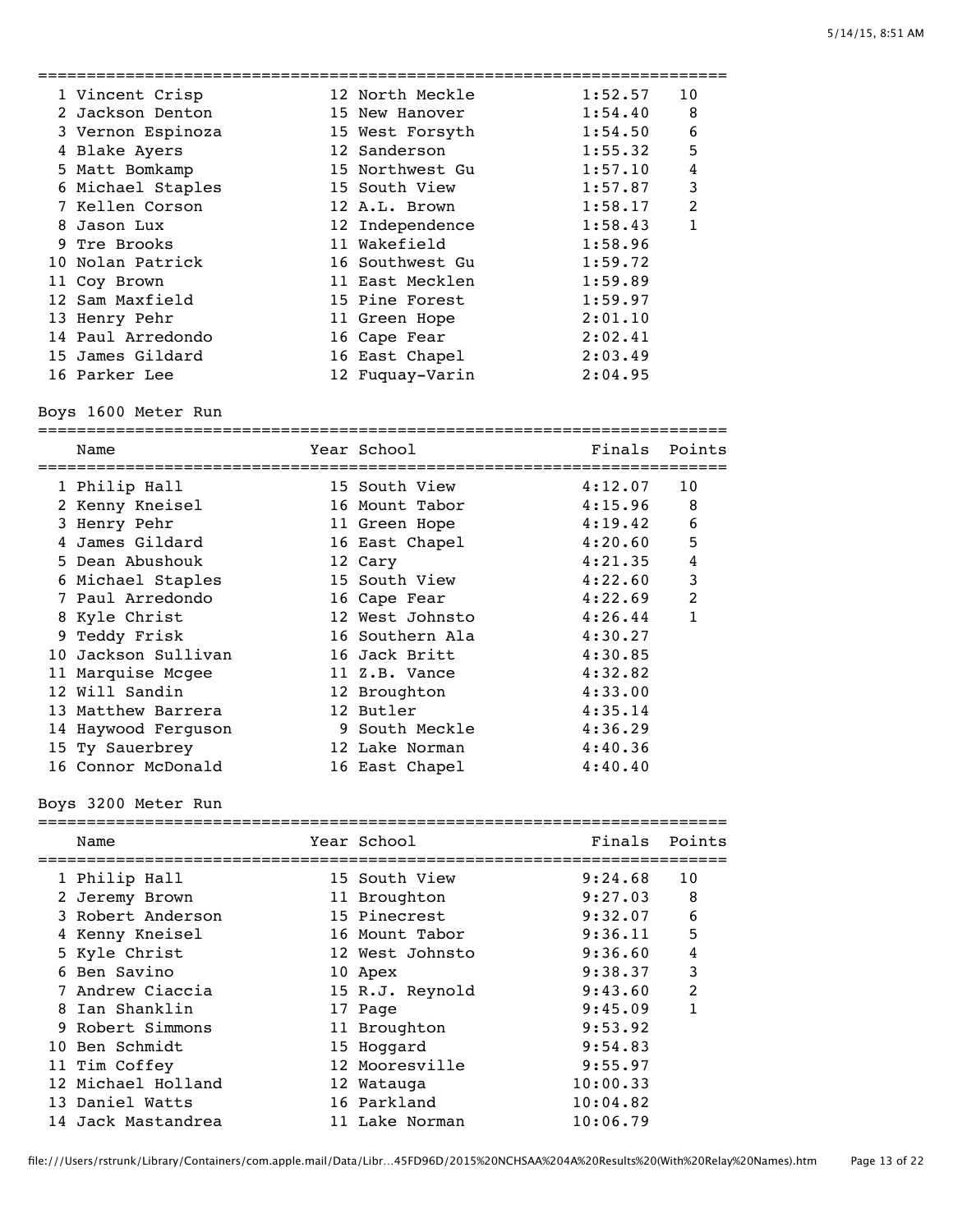| 15 Javier Alejandro | 16 South View | 10:10.40 |
|---------------------|---------------|----------|
| 16 Chris Smith      | 11 Myers Park | 10:55.99 |

========================================================================

Boys 110 Meter Hurdles

|        | 8 Advance:                               | Top 2 Each Heat plus Next 4 Best Times |                       |                    |                                |
|--------|------------------------------------------|----------------------------------------|-----------------------|--------------------|--------------------------------|
|        | Name                                     | Year School                            | Prelims               | Wind H#            |                                |
|        |                                          |                                        |                       |                    |                                |
|        | Preliminaries<br>1 Marcus Krah           |                                        |                       |                    |                                |
|        |                                          | 16 Hillside                            | $13.92Q$ 2.2          |                    | 2                              |
|        | 2 Emmanuel Jackson<br>3 Brent Carroll    | 12 Sanderson                           | $13.95Q$ 1.6          |                    | $\mathbf{1}$                   |
|        |                                          | 11 Berry, Phill                        | $14.210$ 2.2          |                    | 2                              |
|        | 4 Benjamin Mcmillan                      | 11 Hough, Willi<br>16 Hillside         | $14.76Q$ 1.6          |                    | $\mathbf{1}$<br>$\overline{2}$ |
|        | 5 McKinly Brown<br>6 Brian Kendrick      |                                        | $14.35q$ 2.2          |                    | $\overline{2}$                 |
|        |                                          | 12 Hopewell<br>12 Providence           | 14.87q 2.2            |                    | $\overline{c}$                 |
|        | 7 William Dejesus                        |                                        | 14.98q 2.2            |                    | $\mathbf 1$                    |
|        | 8 Anthony Richardson<br>9 Deston Thorton | 11 Southeast Ra                        | $15.00q$ 1.6<br>15.03 |                    |                                |
|        |                                          | 15 East Forsyth<br>16 New Hanover      | 15.20                 | $2 \cdot 2$<br>1.6 | $\overline{c}$<br>$\mathbf 1$  |
|        | 10 Tyreek Carr                           |                                        |                       |                    |                                |
|        | 11 Donte Washington                      | 12 Millbrook                           | 15.25                 | 1.6                | $\mathbf{1}$                   |
|        | 12 Javon Graham                          | 15 Jack Britt                          | 15.31                 | 1.6                | $\mathbf{1}$                   |
|        | 13 Avery Williford                       | 16 Davie County                        | 15.35                 | 1.6                | $\mathbf{1}$                   |
|        | 14 Nulty Thomas                          | 11 Millbrook                           | 15.54                 | $2 \cdot 2$        | $\overline{c}$                 |
|        | 15 Mykol Branch                          | 15 Laney<br>16 Overhills               | 16.57                 | $2 \cdot 2$        | 2                              |
|        | -- Joshua McGowen                        |                                        | $_{\rm FS}$           | 1.6                | $\mathbf{1}$                   |
|        | Boys 110 Meter Hurdles                   |                                        |                       |                    |                                |
|        | Name                                     | Year School                            | Finals Wind Points    |                    |                                |
|        |                                          |                                        |                       |                    |                                |
| Finals |                                          |                                        |                       |                    |                                |
|        | 1 Emmanuel Jackson                       | 12 Sanderson                           | 13.70                 | 1.7                | 10                             |
|        | 2 Marcus Krah                            | 16 Hillside                            | 13.84                 | 1.7                | 8                              |
|        | 3 Brent Carroll                          | 11 Berry, Phill                        | 14.17                 | 1.7                | 6                              |
|        | 4 McKinly Brown                          | 16 Hillside                            | 14.36                 | 1.7                | 5                              |
|        | 5 Benjamin Mcmillan                      | 11 Hough, Willi                        | 14.71                 | 1.7                | $\overline{4}$                 |
|        | 6 Brian Kendrick                         | 12 Hopewell                            | 14.75                 | 1.7                | 3                              |
|        | 7 William Dejesus                        | 12 Providence                          | 15.10                 | 1.7                | $\overline{c}$                 |
|        | 8 Anthony Richardson                     | 11 Southeast Ra                        | 15.14                 | 1.7                | $\mathbf{1}$                   |
|        | Boys 300 Meter Hurdles                   |                                        |                       |                    |                                |
|        | <b>Example 21 Year School</b><br>Name    | Finals H# Points                       |                       |                    |                                |
|        | 1 McKinly Brown                          | 16 Hillside                            | 37.10                 | 2                  | 10                             |
|        | 2 Dominick Patterson                     | 12 Enloe                               | 37.92                 | 2                  | 8                              |
|        | 3 Brent Carroll                          | 11 Berry, Phill                        | 37.93                 | $\overline{c}$     | 6                              |
|        | 4 Joshua McGowen                         | 16 Overhills                           | 38.49                 | $\overline{c}$     | 5                              |
|        | 5 Chandler Church                        | 12 Robinson, Ja                        | 39.23                 | 2                  | $\bf 4$                        |
|        | 6 Darius Sinclair                        | 15 Jack Britt                          | 39.73                 | $\mathbf{1}$       | 3                              |
|        | 7 Brian Kendrick                         |                                        |                       | $\mathbf{1}$       | $\overline{c}$                 |
|        | 8 Emmanuel Jackson                       | 12 Hopewell                            | 39.95                 |                    | $\mathbf{1}$                   |
|        |                                          | 12 Sanderson                           | 40.06<br>40.13        | 2                  |                                |
|        | 9 Avery Williford                        | 16 Davie County                        |                       | 1                  |                                |
|        | 10 Joseph Osewe                          | 12 Wakefield                           | 40.23                 | 2<br>$\mathbf{1}$  |                                |
|        | 11 Matthew Phillips                      | 15 Jordan                              | 40.49                 |                    |                                |
|        | 12 Mason Washington                      | 16 South View                          | 40.52                 | 1                  |                                |
|        | 13 Jeremy Burgess                        | 15 New Hanover                         | 40.63                 | $\mathbf{1}$       |                                |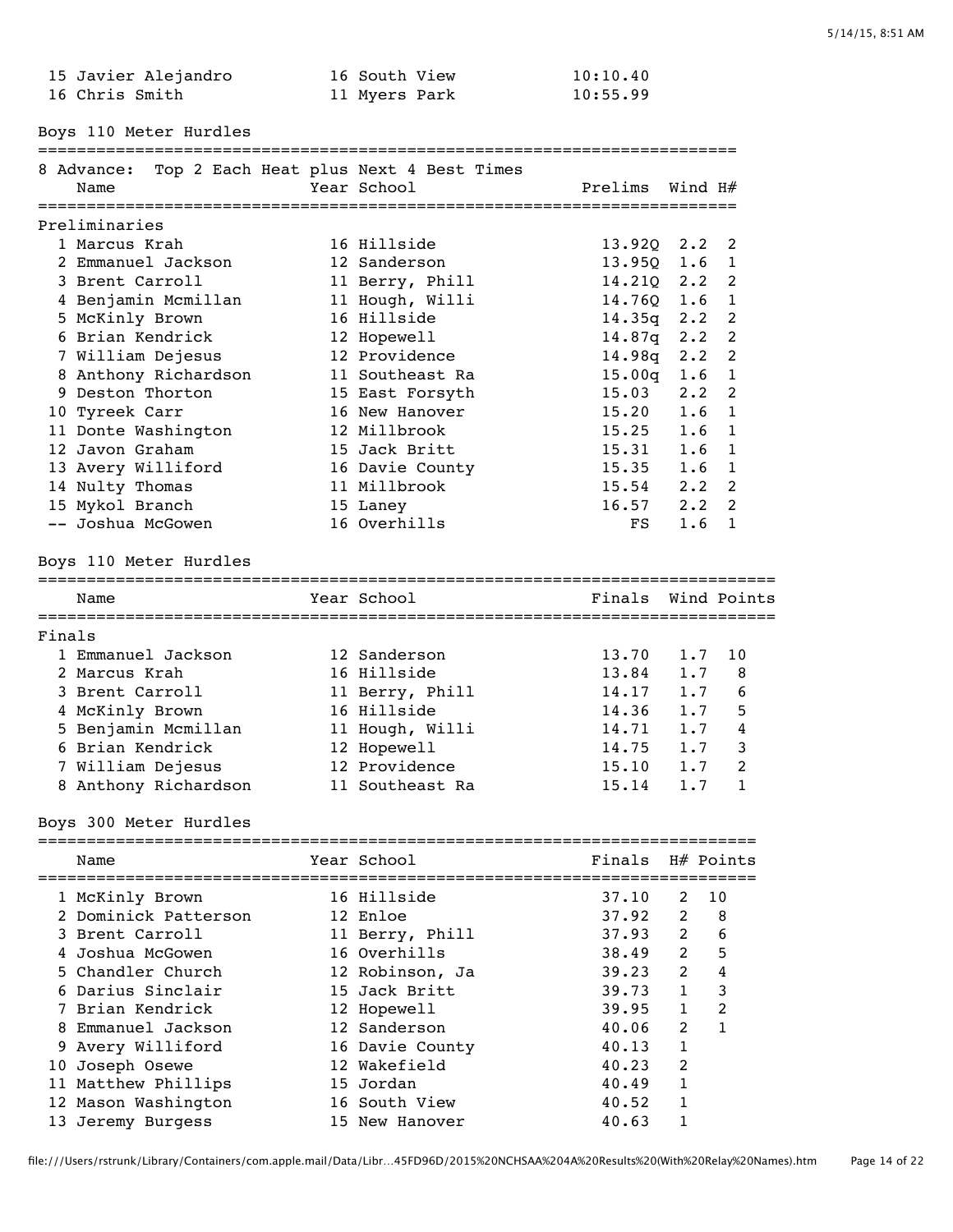| 14 Justin Stone  | 15 Northwest Gu | 41.37   |  |
|------------------|-----------------|---------|--|
| 15 Tyrek Huntley | 11 Porter Ridge | 42.50 2 |  |
| 16 Khalil Gary   | 11 Southeast Ra | 47.56 1 |  |

Boys 4x100 Meter Relay

==========================================================================

| School                                      | Finals                   |              | H# Points |        |
|---------------------------------------------|--------------------------|--------------|-----------|--------|
| 1 Mallard Creek<br>'' A '                   | 41.44                    | 2            | 10        |        |
| 1) Kyle Horton 12                           | 2) Vernon Grier 12       |              |           |        |
| 3) Marquise Gaddy                           | 4) Cravont Charleston 11 |              |           |        |
| 2 Scotland 'A'                              | 42.03                    | 2            | 8         |        |
| 1) Quadrin Williams                         | 2) Zamir White           |              |           |        |
| 3) Cedric Terry 15                          | 4) Robert McKoy          |              |           |        |
| 3 South Central 'A'                         | 42.42                    | 1            | 6         |        |
| 1) Raheem Johnson 15                        | 2) Kesean Waters         |              |           |        |
| 3) Demarcus Berry                           | 4) Shawn Furlow          |              |           |        |
| 4 High Point Central<br>'A'                 | 42.49                    | $\mathbf{1}$ | 5         |        |
| 1) Curtis Hairston                          | 2) Geoffrey Wall         |              |           |        |
| 3) Charles Edmond                           | 4) Julian Gray           |              |           |        |
| 5 Green Hope 'A'                            | 42.68                    | 2            | 4         | 42.673 |
| 1) Blake Watson 9                           | 2) Javon Galloway 12     |              |           |        |
| 3) Austin Jackson 12                        | 4) Kwabena Sarpong 12    |              |           |        |
| 6 Glenn High School<br>'A'                  | 42.68                    | $\mathbf{1}$ | 3         | 42.679 |
| 1) Kier Meredith                            | 2) Theo Howard           |              |           |        |
| 3) Dysaun Razzak                            | 4) Kalen Tims            |              |           |        |
| 7 Heritage 'A'                              | 42.76                    | 2            | 2         |        |
| 1) Tabod Davis 12                           | 2) Matt Baker 12         |              |           |        |
| 3) Josh Murphy 12                           | 4) Gershom Ejoni 12      |              |           |        |
| 8 A.L. Brown 'A'                            | 43.01                    | $\mathbf{1}$ | 1         |        |
| 1) Jaquerius Bost                           | 2) Brandon White         |              |           |        |
| 3) Devin Gray                               | 4) Brylan Weaks 11       |              |           |        |
| 9 Hoke 'A'                                  | 43.07                    | 2            |           |        |
| 1) Brandon Smith 16                         | 2) Devin Norwood         |              |           |        |
| 3) Ameer Shakin                             | 4) Montrell Douglas      |              |           |        |
| 10 Butler 'A'                               | 43.30                    | 2            |           |        |
| 1) Jordan Brown                             | 2) Arimis Algood         |              |           |        |
| 3) Nyjvon Williams                          | 4) Chuka Soronnadi 12    |              |           |        |
| 11 Independence 'A'                         | 43.60                    | 1            |           |        |
| 1) Dray Barrett                             | 2) Isaiah McAllister     |              |           |        |
| 3) Christopher Mangum                       | 4) Timothy Marshall      |              |           |        |
| 12 Richmond 'A'                             | 43.64                    | $\mathbf{1}$ |           |        |
| 1) Gus Chambers                             | 2) Cordarius Brewington  |              |           |        |
| 3) Jayvon Boyer                             | 4) Dante Miller 18       |              |           |        |
| 13 Fuquay-Varina 'A'                        | 43.65                    | 2            |           |        |
| 1) Tj Bleichner 12                          | 2) Qadir Ferguson        |              |           |        |
| 3) David Smith 10                           | 4) Michael Roberson 12   |              |           |        |
| 14 R.J. Reynolds<br>'A'                     | 43.90                    | 1            |           |        |
| 1) Patrick Harrison 16                      | 2) Arjun Patel           |              |           |        |
| 3) Chavan Snipes                            | 4) Khylill Walker        |              |           |        |
| 15 Jordan 'A'                               | 45.21                    | 1            |           |        |
| 1) Jonathan Harris                          | 2) David Thompson        |              |           |        |
| 3) Zach Atkinson                            | 4) Chris Francis         |              |           |        |
| -- Wake Forest<br>$^{\prime}$ A $^{\prime}$ | <b>DNF</b>               | 2            |           |        |
| 1) Christian Bass 12                        | 2) Tyri Beard 11         |              |           |        |
| 3) Jonathan Iyamu 12                        | 4) Bryce Love 12         |              |           |        |
|                                             |                          |              |           |        |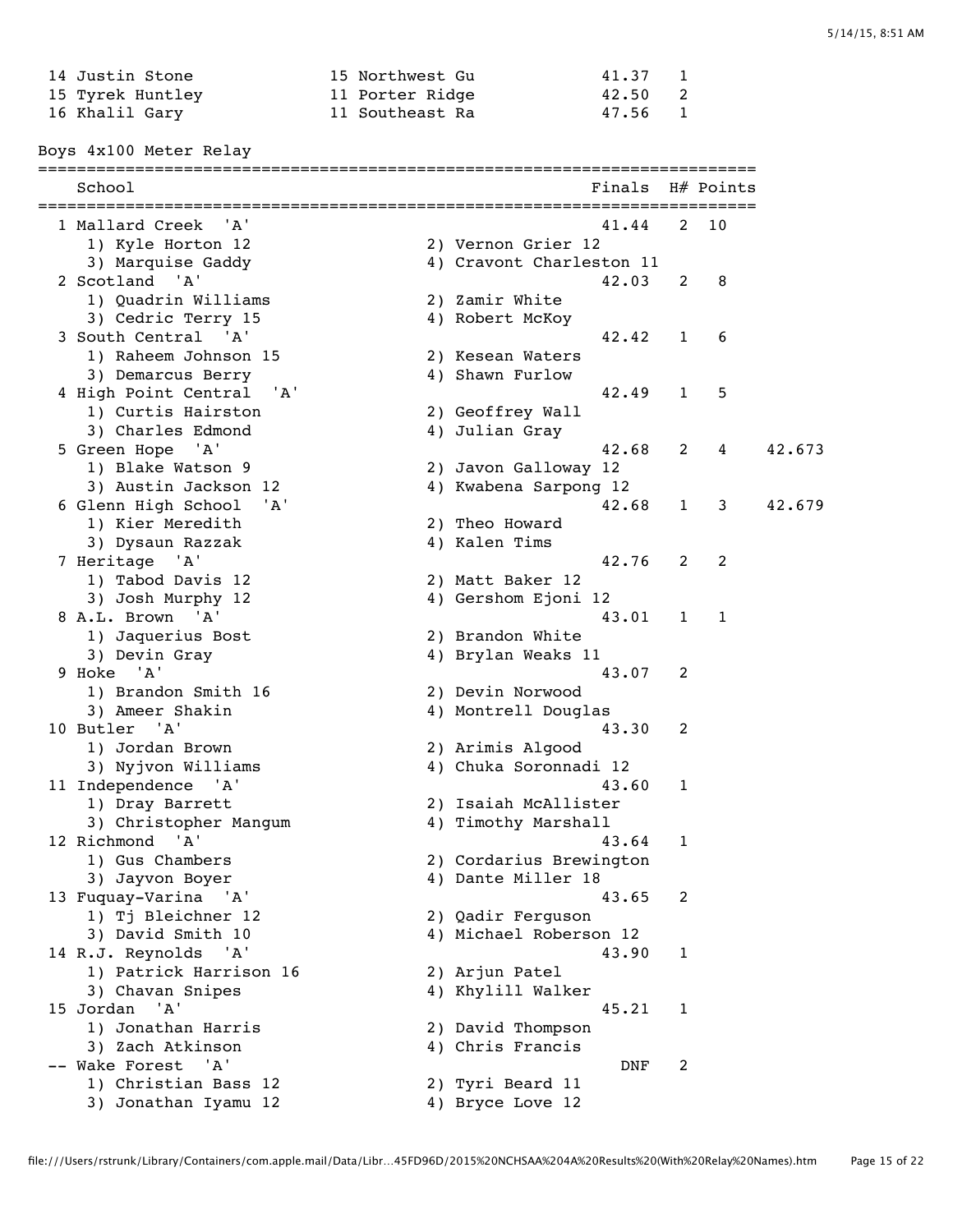Boys 4x200 Meter Relay

| School                          | Finals                   |                | H# Points    |                   |  |
|---------------------------------|--------------------------|----------------|--------------|-------------------|--|
| 1 Mallard Creek<br>'A'          | 1:27.07                  | $2^{\circ}$    | 10           |                   |  |
| 1) Kyle Horton 12               | 2) Vernon Grier 12       |                |              |                   |  |
| 3) Nafees Lyon                  | 4) Cravont Charleston 11 |                |              |                   |  |
| 2 Hoke 'A'                      | 1:28.11                  | 2              | 8            |                   |  |
| 1) Brandon Smith 16             | 2) Devin Norwood         |                |              |                   |  |
| 3) Ameer Shakin                 | 4) Montrell Douglas      |                |              |                   |  |
| 3 Jack Britt 'A'                | 1:28.73                  | $\overline{2}$ | 6            |                   |  |
| 1) Jaquez Torian 17             | 2) Joshua Townes         |                |              |                   |  |
| 3) Javon Graham 15              | 4) Kenneth Hubbard 16    |                |              |                   |  |
| 4 Hopewell 'A'                  | 1:28.77                  | $\mathbf{1}$   | 5            |                   |  |
| 1) Dalen Freeman                | 2) Micah Grier           |                |              |                   |  |
| 3) Ryan Richardson              | 4) Jawan Miller 11       |                |              |                   |  |
| 5 Reagan, Ronald W 'A'          | 1:28.86                  | $\mathbf{1}$   | 4            |                   |  |
| 1) Karefa Dabo                  | 2) Xavier Graham         |                |              |                   |  |
| 3) Chace Washington-Saunders 15 | 4) Malik Miles           |                |              |                   |  |
| 6 Apex 'A'                      | 1:28.87                  | $\mathbf{1}$   | 3            |                   |  |
| 1) Chase Oliver 12              | 2) Isaiah Totten 11      |                |              |                   |  |
| 3) Jarius Page 10               | 4) Tyler Cook 12         |                |              |                   |  |
| 7 Richmond 'A'                  | 1:29.05                  | $\overline{2}$ | 2            |                   |  |
| 1) Jayvon Boyer                 | 2) Gus Chambers          |                |              |                   |  |
| 3) Erran Green 15               | 4) Dante Miller 18       |                |              |                   |  |
| 8 Ragsdale 'A'                  | 1:29.75                  | $\mathbf{1}$   | $\mathbf{1}$ |                   |  |
| 1) Braxton Boykins              | 2) Kendell Fullmore 15   |                |              |                   |  |
| 3) Johnathon Alexander          | 4) Thomas Neale          |                |              |                   |  |
| 9 Heritage 'A'                  | 1:30.38                  | 1              |              |                   |  |
| 1) Tabod Davis 12               | 2) Trevon McArn          |                |              |                   |  |
| 3) Josh Murphy 12               | 4) Gershom Ejoni 12      |                |              |                   |  |
| 10 High Point Central<br>' A'   | 1:30.65                  | 1              |              |                   |  |
| 1) Julian Gray                  | 2) Curtis Hairston       |                |              |                   |  |
| 3) Geoffrey Wall                | 4) Charles Edmond        |                |              |                   |  |
| 11 South Central 'A'            | 1:30.99                  | 1              |              |                   |  |
| 1) Raheem Johnson 15            | 2) Kesean Waters         |                |              |                   |  |
| 3) Demarcus Berry               | 4) Shawn Furlow          |                |              |                   |  |
| 12 Berry, Phillip O. 'A'        | 1:34.14                  | 1              |              |                   |  |
| 1) Aykeem McIn tyre             | 2) Beni Kensemi          |                |              |                   |  |
| 3) Daunta Lee                   | 4) Tyrese Jones          |                |              |                   |  |
| -- Wake Forest<br>'A'           | DNF                      | 2              |              |                   |  |
| 1) Jonathan Iyamu 12            | 2) Lexington Goodwin 9   |                |              |                   |  |
| 3) Tyri Beard 11                | 4) Christian Bass 12     |                |              |                   |  |
| -- Butler 'A'                   | DO                       | 2              |              | Exch outside zone |  |
| 1) Jordan Brown                 | 2) Arimis Algood         |                |              |                   |  |
| 3) Shavare Stitt                | 4) Chuka Soronnadi 12    |                |              |                   |  |
| -- Green Hope<br>' A '          | DO.                      | 2              |              | Exch outside zone |  |
| 1) William Hoffmann 10          | 2) Javon Galloway 12     |                |              |                   |  |
| 3) Trevor Chin 12               | 4) Kwabena Sarpong 12    |                |              |                   |  |
| Boys 4x400 Meter Relay          |                          |                |              |                   |  |
| School                          | Finals                   |                | $H#$ Points  |                   |  |
| 1 Southeast Raleigh<br>'A'      | 3:20.33                  | 2              | 10           |                   |  |
| 1) Brian Ananaba 12             | 2) Carlito Lamb 9        |                |              |                   |  |
| 3) Terrance Adams 12            | 4) Jayon Woodard 11      |                |              |                   |  |
|                                 |                          |                |              |                   |  |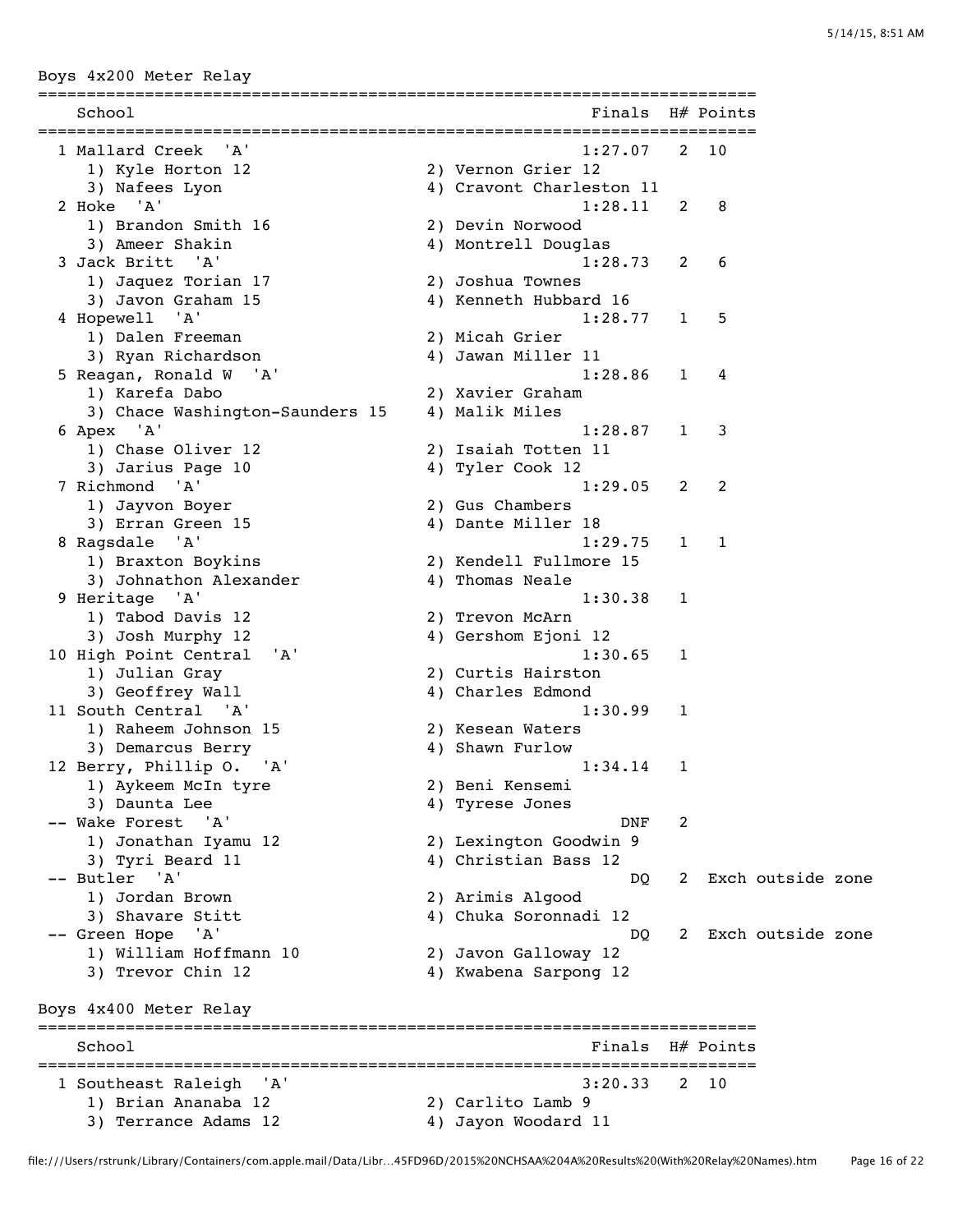2 Overhills 'A' 3:21.27 2 8 1) Anthony Faraimo 2) Andrew Faraimo 3) Antoine Ewell 4) Quincy Ridley 15 3 Ardrey Kell 'A' 3:21.50 1 6 1) Josh Cooper 2) Cameron Ramirez 3) Elijah Woods (4) Justin Cooper 4 Millbrook 'A' 3:21.96 2 5 1) Jonte Leaston 12 2) Josh Mclean 9 3) Montrell Perry 11 4) William Mosley 11 5 Ragsdale 'A' 3:23.31 2 4 1) Braxton Boykins 2) Kendell Fullmore 15 3) Thomas Neale 4) Aaron Cox 6 Richmond 'A' 3:23.92 2 3 1) Cordarius Brewington 2) Shyeem Monroe 3) Diamontre Bennett 17 (4) Erran Green 15 7 Garner 'A' 3:24.13 1 2 1) Mason Crawford 11 2) Juwan Manley 11 3) Breon Cook (4) David Hamilton 12 8 Hoke 'A' 3:25.01 1 1 1) Vicente Ortiz Sanchez 16 2) Jalan Jones 3) Calvin Purcell 4) Mikel Locklear 9 North Mecklenburg 'A' 3:25.62 1 1) Ishaq Smith 2) Mynez Nickolson 3) Vincent Crisp 12 4) DeAllen Hargrave 10 Parkland 'A' 3:25.72 1 1) Dequan Maddox 2) Larenzo Graise 16 3) Chris Hayes 4) Ben Henderson 11 High Point Central 'A' 3:26.35 1 1) Natron Ingram 2) Chavis Little 3) Geoffrey Wall 4) Raymonte Dow 12 South View 'A' 3:26.44 2 1) Rakesh Page 2) Ivan Anderson 16 3) Jaquan Span  $\begin{array}{ccc} 3 & 4 & 7 \end{array}$  Philip Hall 15 13 Reagan, Ronald W 'A' 3:27.36 2 1) Miles Cabeann 2) Xavier Graham 3) Chace Washington-Saunders 15 4) Karefa Dabo 14 Alexander Central 'A' 3:28.18 1 1) Josh Thomas 2) Luke Van Voorhis 3) Paul Thomas (4) Caleb Lobrei 15 Mallard Creek 'A' 3:29.39 1 1) JoJo Kilumbu 12 2) Richard Evans 3) Vernon Grier 12 4) Chauncey Bowman 16 Wakefield 'A' 3:32.59 2 1) Joshua Spann 12 2) Joseph Osewe 12 3) Tre Brooks 11 4) Dylan Peebles 11 Boys 4x800 Meter Relay ======================================================================= School **Finals Points** ======================================================================= 1 Southeast Raleigh 'A' 1) Terrance Adams 12 2) Khalil Gary 11 3) Brian Ananaba 12 4) Jason Putnam 11 2 Mount Tabor 'A' 8:01.55 8 1) Heath Coty 2) Ian Foley 3) Michael Moerk 4) Kenny Kneisel 16 3 South Mecklenburg 'A' 8:02.12 6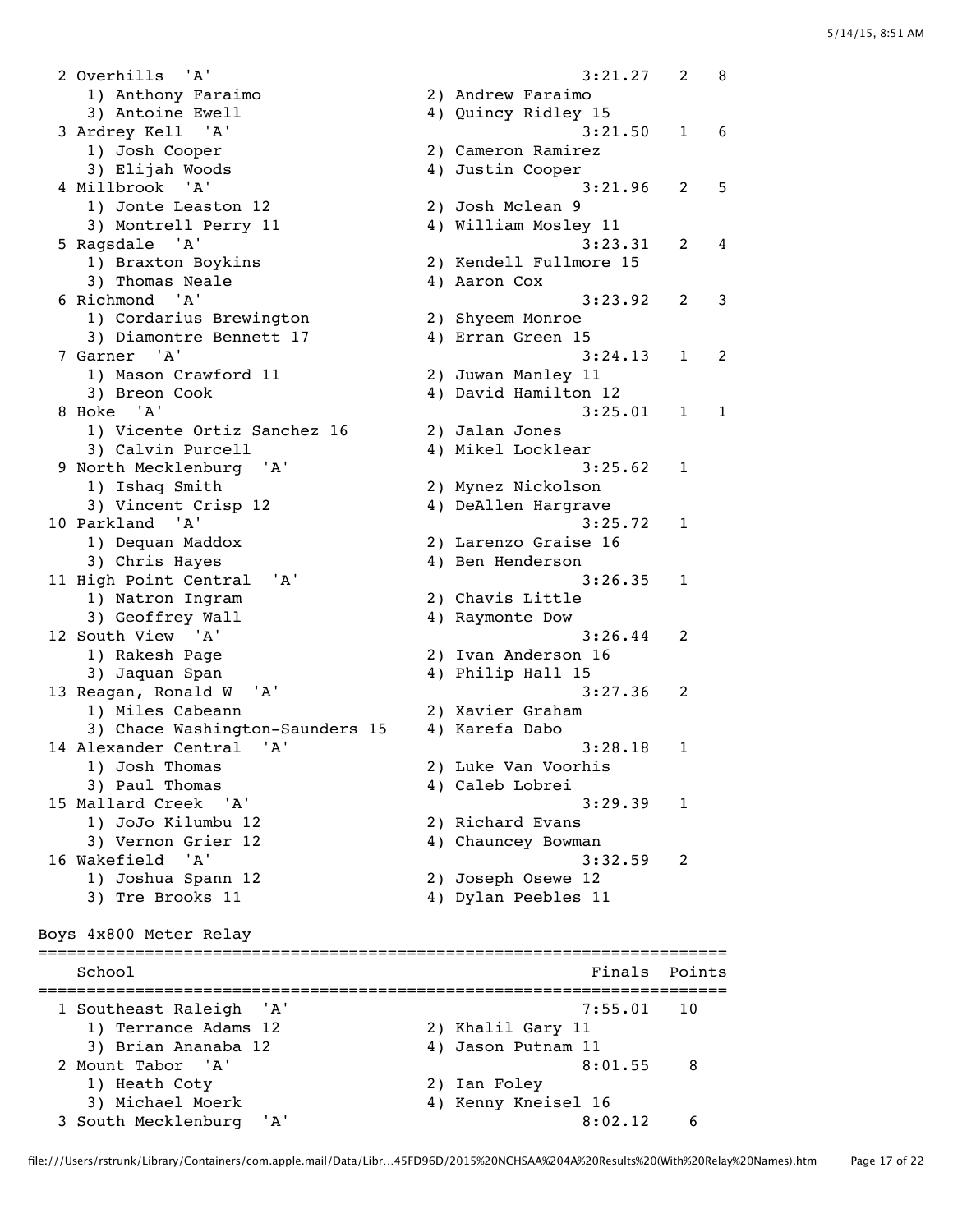1) Spencer Youngblood 2) Ray Morrison 3) Adam Thomas 4) Haywood Ferguson 9 4 Panther Creek 'A' 8:02.25 5<br>1) Joshua Gregory 12 2) Alec Carlson 11 1) Joshua Gregory 12 3) Kyle Fawzi 10 4) Grant Hall 12 5 Lake Norman 'A' 8:02.53 4 1) Wes Anderson 2) Wyatt Fedorka 3) Zack Clark (2008) 4) Ty Sauerbrey 12 6 New Hanover 'A' 3 1) Jackson Denton 15 2) Shaffer Lisle 3) Will Parker 4) Henry Kunz 16 7 Broughton 'A' 8:07.57 2 1) Justin Dorner-Thomas 11 2) Andrew Brooks 10 3) Stuart Holmes 10 4) Peter Millsaps 12 8 Providence 'A' 3 and 1 and 1 and 1 and 1 and 1 and 1 and 1 and 1 and 1 and 1 and 1 and 1 and 1 and 1 and 1 and 1 and 1 and 1 and 1 and 1 and 1 and 1 and 1 and 1 and 1 and 1 and 1 and 1 and 1 and 1 and 1 and 1 and 1 and 1 1) Tanner Sutter 2) Patrick Barley 3) Matt Danze (2008) 4) Logan Sutter 9 West Forsyth 'A' 8:10.18 1) Blake Koeval 2) Nelson Russ 3) Gerardo Rodriquez 4) Vernon Espinoza 15 10 Reagan, Ronald W 'A' 8:11.17 1) Isaiah Hanna 2) Miles Cabeann 3) Matthew Bullard 4) Jack Robertson 11 Myers Park 'A' 8:11.66 1) Jameir Ismail 2) Jack Osment 3) Henry McDonald 4) Joe Harbacevich 12 Sanderson 'A' 8:12.63 1) Alex White 12 2) Jose Rosas 12 3) Sawyer Keith 11 4) Blake Ayers 12 13 Page 'A' 8:14.40 1) Ahmed Sinada 2) Ian Shanklin 17 3) Drew Lake 4) Nolan Cook 14 Hoggard 'A' 8:17.11 1) Ben Schmidt 15 2) Nathan Sudduth 3) Robinson Snider 4) Graham Parker 15 Pinecrest 'A' 8:22.68 1) McKail Boynton 2) Tommy Delaunay 3) Adam Horsley 4) Brandon Ellliott 16 Pine Forest 'A' 8:28.57 1) Austin Kinlaw 2) Antonio Domena 16 3) Nate Leahy 19 am Maxfield

Boys High Jump

| Name                | Year School     | Finals Points |                |
|---------------------|-----------------|---------------|----------------|
| 1 Keon Howe         | 12 Mallard Cree | $6 - 10.00$   | 10             |
| 2 Jonte Leaston     | 12 Millbrook    | $6 - 08.00$   | 8              |
| 3 Chase Edwards     | 15 East Forsyth | $J6 - 08.00$  | 6              |
| 4 Jordan Dale       | 16 Northwest Gu | $6 - 06.00$   | .5             |
| 5 Jamie Brown       | 12 Knightdale   | $J6 - 06.00$  | 4              |
| 6 Mykol Branch      | 15 Laney        | $6 - 04.00$   | 3              |
| 7 Tevin Quick       | 15 Ragsdale     | $J6 - 04.00$  | $\mathfrak{D}$ |
| 8 Tyree Gaithright  | 16 Ashley       | $6 - 02.00$   | 0.33           |
| 8 Joseph Ibrahim    | 16 West Forsyth | $6 - 02.00$   | 0.33           |
| 8 Justin Smalls     | 10 Panther Cree | $6 - 02.00$   | 0.33           |
| 11 Steve Fossi-Noue | 11 Mallard Cree | $J6 - 02.00$  |                |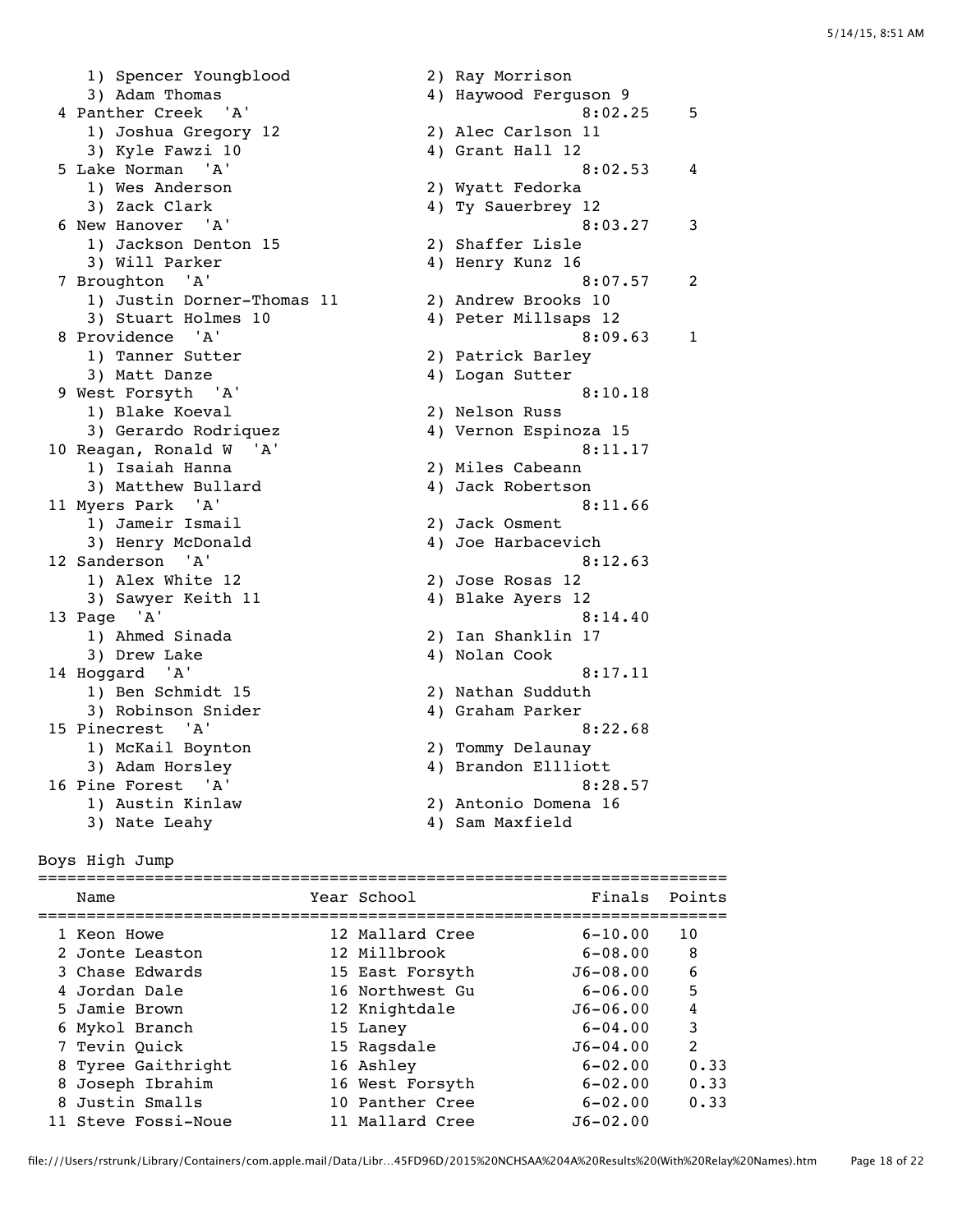| 12 Jordan Brown   | 11 Holly Spring | $J6 - 02.00$ |
|-------------------|-----------------|--------------|
| 13 Isaiah Vinson  | 15 South View   | $J6 - 02.00$ |
| 14 DeAndre Cooper | 17 Pine Forest  | $5 - 10.00$  |
| 15 Aj Fulmore     | 10 Olympic      | $5 - 08.00$  |
| -- Markel Dalton  | 12 Robinson, Ja | NH           |
|                   |                 |              |

Boys Pole Vault

| Name                                   | ======================<br>Year School | =============================<br>Finals | Points        |                |
|----------------------------------------|---------------------------------------|-----------------------------------------|---------------|----------------|
| 1 Keon Howe                            | 12 Mallard Cree                       | $16 - 00.00$                            | 10            |                |
| 2 Drew Pedersen                        | 12 Apex                               | $15 - 06.00$                            | 8             |                |
| 3 Michael Utecht                       | 12 Apex                               | $J15 - 06.00$                           | 6             |                |
| 4 Elijah Cole                          | 11 Millbrook                          | $15 - 00.00$                            | 5             |                |
| 5 Justin Richard                       | 10 Lake Norman                        | $14 - 00.00$                            | 4             |                |
| 6 Liam Dixon                           | 11 Mooresville                        | $J14 - 00.00$                           | 3             |                |
| 7 Daniel Suggs                         | 16 Ashley                             | $13 - 06.00$                            | 2             |                |
| 8 Joseph Popek                         | 16 Ragsdale                           | $J13 - 06.00$                           | $\mathbf{1}$  |                |
| 9 John Owens                           | 16 West Forsyth                       | $13 - 00.00$                            |               |                |
| 10 Jacob Davis                         | 11 T.C. Roberso                       | $J13 - 00.00$                           |               |                |
| 11 Wilbert Chagula                     | 17 West Forsyth                       | $J13 - 00.00$                           |               |                |
| 12 Luka Abraham                        | 17 Ashley                             | $12 - 00.00$                            |               |                |
| 13 Terren Williams                     | 15 Hoggard                            | $J12 - 00.00$                           |               |                |
| 14 Ron Shawver                         | 15 North Davids                       | $11 - 06.00$                            |               |                |
| Boys Long Jump AboveKneeAmp Ambulatory |                                       |                                         |               |                |
| Name                                   | Year School                           | Finals                                  |               | Wind Points    |
| 1 Desmond Jackson                      | 17 Hillside                           | $J15 - 10.00$                           | $+0.0$        | $\mathbf{1}$   |
| Boys Long Jump                         |                                       |                                         |               |                |
|                                        |                                       |                                         |               |                |
| Name                                   | Year School                           | Finals                                  |               | Wind Points    |
|                                        |                                       |                                         |               |                |
| 1 Jamie Brown                          | 12 Knightdale                         | $22 - 11.00$                            | $-2.0$        | 10             |
| 2 John Aderounmu<br>3 Joshua McGowen   | 15 North Davids<br>16 Overhills       | $22 - 09.00$                            | $-2.0$        | 8              |
| 4 Marcus Krah                          | 16 Hillside                           | $22 - 04.00$<br>$22 - 00.50$            | 1.0<br>$-1.0$ | 6<br>5         |
| 5 Tevin Ouick                          |                                       | $21 - 08.50$                            | $-1.0$        | $\overline{4}$ |
| 6 Markel Dalton                        | 15 Ragsdale<br>12 Robinson, Ja        | $21 - 08.00$                            |               | $\mathbf{3}$   |
| 7 Trey Hales                           | 15 Jack Britt                         | $21 - 07.00$                            | $-2.0$<br>0.7 | $\overline{2}$ |
| 8 Jorden Freeman                       | 11 Garinger                           | $21 - 01.00$                            | $-2.0$        | $\mathbf{1}$   |
| 9 Sakeyo Black                         | 12 Mooresville                        | $21 - 00.00$                            | $-2.0$        |                |
| 10 Bret Reynolds                       | 15 Mount Tabor                        | $20-05.00 -1.0$                         |               |                |
| 11 Xavier Mcniel                       | 10 Athens Drive                       | $20 - 00.00 - 2.0$                      |               |                |
| 12 Tyler York                          | 15 Richmond                           | $19 - 11.00 - 2.0$                      |               |                |
| 13 Alex Doherty                        | 12 Butler                             | $19-07.50 -1.0$                         |               |                |
| 14 Marcus Booth                        | 15 Rose, J.H.                         | $19 - 04.00 - 2.0$                      |               |                |
| -- Camron Lewis                        | 12 Enloe                              | FOUL                                    |               |                |
| -- Devonn Jackson                      | 10 Broughton                          | FOUL                                    |               |                |
| Boys Triple Jump                       |                                       |                                         |               |                |
| Name                                   | Year School                           | Finals Wind Points                      |               |                |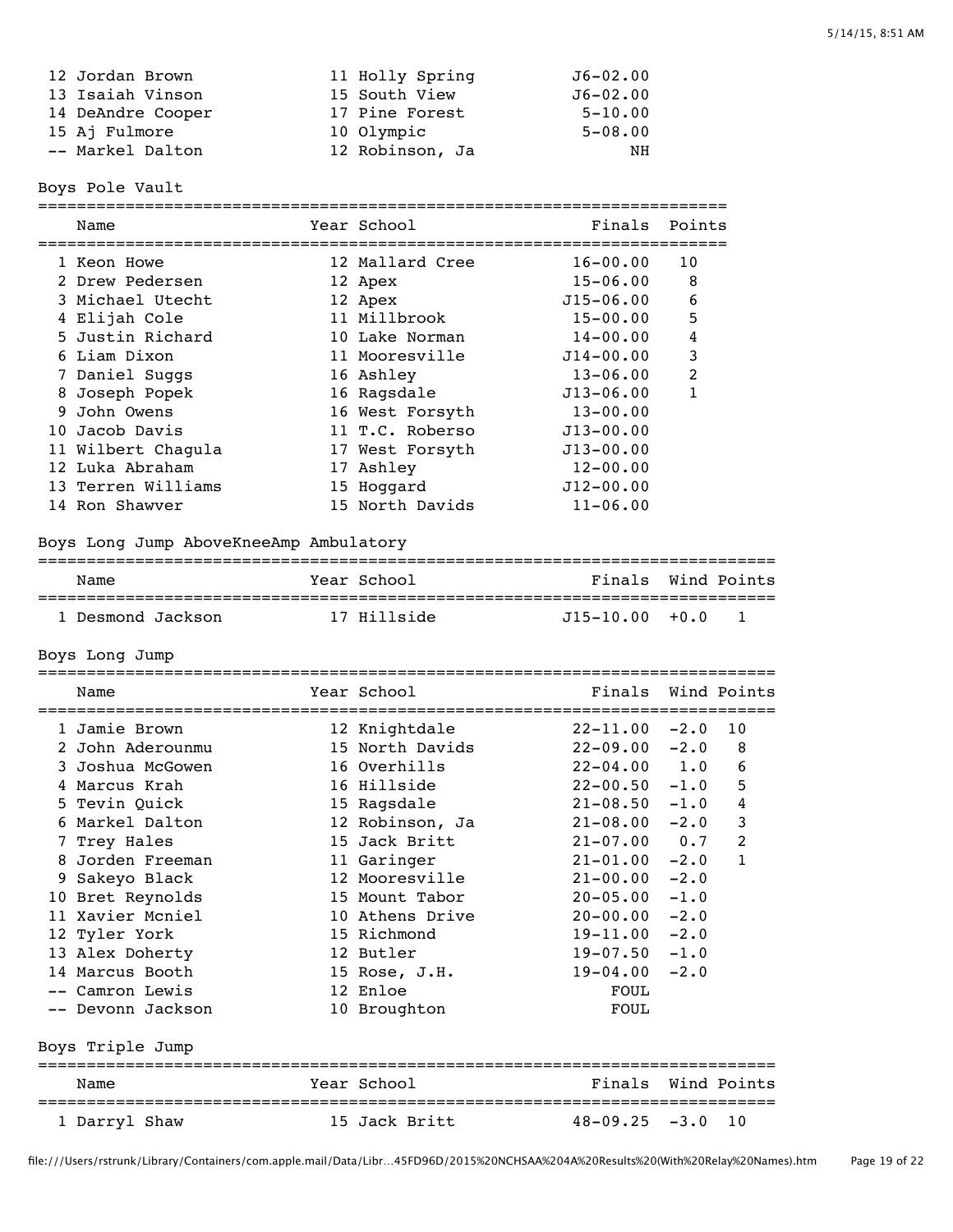| 2 Markel Dalton    | 12 Robinson, Ja | $47 - 07.50$     | $-3.0$ | 8              |
|--------------------|-----------------|------------------|--------|----------------|
| 3 Marcus Krah      | 16 Hillside     | $46 - 06.00$     | $-2.0$ | 6              |
| 4 Marcus Booth     | 15 Rose, J.H.   | $45 - 10.00$     | $-1.0$ | 5              |
| 5 Shameek Miller   | 11 Berry, Phill | $45 - 02.00$     | 0.4    | 4              |
| 6 Jaquell Taylor   | 12 Southeast Ra | 44-08.50         | $-1.0$ | 3              |
| 7 Trey Hales       | 15 Jack Britt   | $44 - 07.75$ 1.7 |        | $\mathfrak{D}$ |
| 8 Steve Fossi-Noue | 11 Mallard Cree | $43 - 11.00$ 2.3 |        | 1              |
| 9 Sam Johnson      | 10 Mooresville  | $43 - 02.50$     | $-1.0$ |                |
| 10 Elvis Gordon    | 16 South View   | $42 - 11.00$     | $-1.0$ |                |
| 11 Jon Harrington  | 12 Middle Creek | $42 - 03.75$     | 2.0    |                |
| 12 Jordan Brown    | 11 Holly Spring | $41 - 11.50$     | 1.4    |                |
| 13 John Aderounmu  | 15 North Davids | $41 - 05.50$     | $-2.0$ |                |
| 14 George Mitchell | 15 Davie County | $41 - 04.75$     | $-2.0$ |                |
| -- Jonte Leaston   | 12 Millbrook    | FOUL             |        |                |

Boys Shot Put Wheelchair

#### =======================================================================

| Name            | Year School     | Finals Points |                |
|-----------------|-----------------|---------------|----------------|
|                 |                 |               |                |
| 1 Jordan Maddox | 12 Southeast Ra | .713–04.50    | $\overline{2}$ |
| 2 Omar Sanchez  | 10 Broughton    | $J11 - 03.00$ |                |

Boys Shot Put

|  | Name                | Year School     | Finals       | Points |
|--|---------------------|-----------------|--------------|--------|
|  | 1 Daniel Ligons     | 11 Holly Spring | $57 - 08.00$ | 10     |
|  | 2 Ryan Davis        | 15 Pine Forest  | 56-08.00     | 8      |
|  | 3 Russell Corbett   | 16 Ashley       | $54 - 04.00$ | 6      |
|  | 4 Terrell Adams     | 11 Middle Creek | $53 - 11.50$ | 5      |
|  | 5 Mark Bailey       | 15 Ragsdale     | $50 - 07.00$ | 4      |
|  | 6 Ricardo Smith     | 11 Mallard Cree | $50 - 02.50$ | 3      |
|  | 7 Daniel McArthur   | 11 Mooresville  | $50 - 01.50$ | 2      |
|  | 8 Iyin Battle       | 15 East Chapel  | $48 - 11.00$ |        |
|  | 9 Will Pierce       | 12 Middle Creek | $48 - 06.00$ |        |
|  | 10 Kevin Alanis     | 12 Alexander Ce | $48 - 02.50$ |        |
|  | 11 Jake Helms       | 11 Lake Norman  | $48 - 00.50$ |        |
|  | 12 Jamar Plunkett   | 16 Southwest Gu | $47 - 04.00$ |        |
|  | 13 Kevin Marquez    | 15 Lumberton    | $46 - 00.00$ |        |
|  | 14 Christion Waters | 16 Dudley       | $45 - 00.00$ |        |
|  | 15 Sylvester Smith  | 15 Hoqqard      | $44 - 07.00$ |        |
|  |                     |                 |              |        |

Boys Discus Throw

| Name               | Year School     | Finals Points |                            |
|--------------------|-----------------|---------------|----------------------------|
| 1 Terrell Adams    | 11 Middle Creek | $165 - 01$    | 10                         |
| 2 Iyin Battle      | 15 East Chapel  | $160 - 03$    | $\overline{\phantom{1}}$ 8 |
| 3 Ryan Davis       | 15 Pine Forest  | $156 - 07$    | 6                          |
| 4 Grant Vegas      | 15 East Forsyth | $146 - 06$    | 5                          |
| 5 Peter Kenn       | 15 West Forsyth | $145 - 08$    | 4                          |
| 6 Daniel McArthur  | 11 Mooresville  | $140 - 08$    | 3                          |
| 7 Jake Helms       | 11 Lake Norman  | $137 - 07$    | $\mathcal{L}$              |
| 8 Austin Harrison  | 17 West Forsyth | $133 - 11$    | 1                          |
| 9 Randy Suydam     | 12 Mallard Cree | $132 - 10$    |                            |
| 10 Damontay Rhem   | East Wake       | $J132 - 10$   |                            |
| 11 Russell Corbett | 16 Ashley       | $126 - 06$    |                            |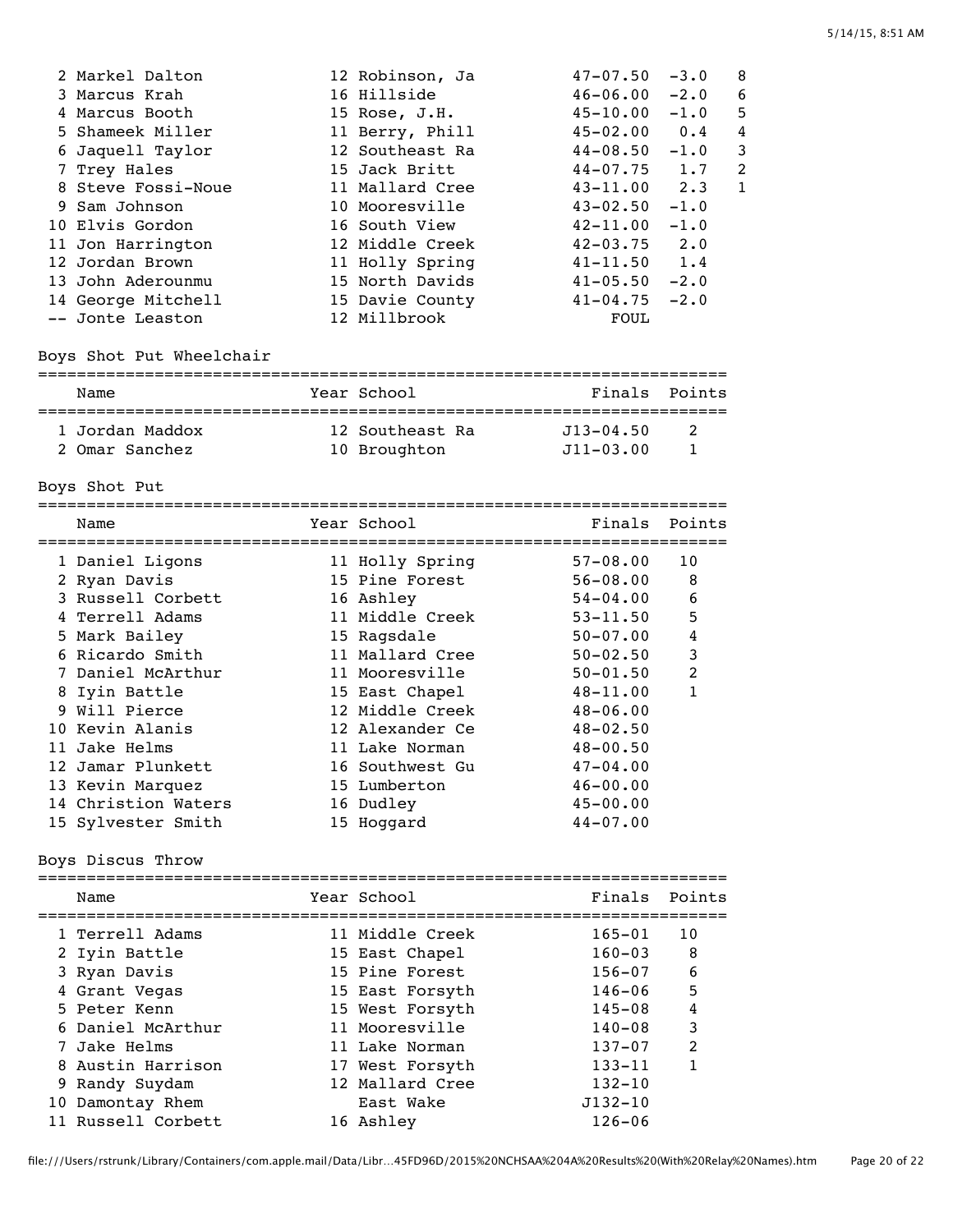| 11 Michael Renard | 11 Green Hope   | $126 - 06$ |
|-------------------|-----------------|------------|
| 13 Bryan Jordan   | 16 South View   | $120 - 00$ |
| 14 Brian Yelch    | 16 Jack Britt   | $115 - 09$ |
| 15 Will Pierce    | 12 Middle Creek | $115 - 00$ |
| 16 Kevin Alanis   | 12 Alexander Ce | $107 - 08$ |
|                   |                 |            |

Boys Discus Throw Wheelchair

| Name            |  | Year School     | Finals Points |     |  |  |  |  |
|-----------------|--|-----------------|---------------|-----|--|--|--|--|
| 1 Omar Sanchez  |  | 10 Broughton    | J28-07        | - 2 |  |  |  |  |
| 2 Jordan Maddox |  | 12 Southeast Ra | $J20 - 04$    |     |  |  |  |  |

|  |  |  |  | Women - Team Rankings - 22 Events Scored |  |  |  |  |
|--|--|--|--|------------------------------------------|--|--|--|--|
|--|--|--|--|------------------------------------------|--|--|--|--|

| 1) Parkland                 | 95   | 2) Cary                | 59.50 |
|-----------------------------|------|------------------------|-------|
| 3) Apex                     | 58   | 4) High Point Central  | 40    |
| 5) Mallard Creek            | 38   | 6) Southeast Raleigh   | 33    |
| 7) Wakefield                | 30   | 8) Olympic             | 28    |
| 9) Green Hope               | 24   | 10) T.C. Roberson      | 21    |
| 11) Dudley                  | 19   | 11) Ashley             | 19    |
| 13) Myers Park              | 18   | 13) Leesville Road     | 18    |
| 15) Providence              | 17   | 16) Berry, Phillip O.  | 12.50 |
| 17) Ragsdale                | 12   | 17) Broughton          | 12    |
| 19) Jordan                  | 10   | 19) Knightdale         | 10    |
| 21) Hillside                | 9    | 21) South Central      | 9     |
| 21) Rocky River High School | 9    | 24) Hopewell           | 8     |
| 24) Watauga                 | 8    | 24) Hough, William A   | 8     |
| 27) South View              | 7    | 27) Millbrook          |       |
| 29) Ardrey Kell             | 6.50 | 30) Panther Creek      | 6     |
| 30) Page                    | 6    | 30) Garner             | 6     |
| 30) Butler                  | 6    | 34) East Chapel Hill   | 5     |
| 34) Grimsley                | 5    | 34) Riverside (4A)     | 5     |
| 37) South Mecklenburg       | 4.50 | 38) Sanderson          | 4     |
| 38) West Forsyth            | 4    | 38) Hoke               | 4     |
| 41) Lake Norman             | 3    | 42) Southeast Guilford | 2     |
| 42) West Mecklenburg        | 2    | 42) Heritage           | 2     |
| 45) Southwest Guilford      | 1    | 45) Mount Tabor        | 1     |

# Men - Team Rankings - 26 Events Scored

| 1) Mallard Creek      | 56              | 2) Hillside           | 38              |
|-----------------------|-----------------|-----------------------|-----------------|
| 3) Southeast Raleigh  | 31              | 4) South View         | 26              |
| 5) Northwest Guilford | 24              | 5) Jack Britt         | 24              |
| 7) Mount Tabor        | 21              | 8) Apex               | 20              |
| 8) Ragsdale           | 20              | 10) Overhills         | 19              |
| 11) Millbrook         | 18              | 12) Berry, Phillip O. | 16              |
| 12) Sanderson         | 16              | 12) Broughton         | 16              |
| 12) Southern Alamance | 16              | 12) Wake Forest       | 16              |
| 17) Middle Creek      | 15              | 17) Robinson, Jay M   | 15              |
| 19) East Chapel Hill  | 14              | 19) Pine Forest       | 14              |
| 19) Knightdale        | 14              | 22) Hoke              | 13              |
| 22) Hopewell          | 13              | 24) Green Hope        | 12              |
| 24) Reagan, Ronald W  | 12              | 26) West Forsyth      | 11.33           |
| 27) New Hanover       | 11              | 27) East Forsyth      | 11              |
| 29) Holly Springs     | 10 <sup>°</sup> | 29) Lake Norman       | 10 <sup>°</sup> |
| 29) North Mecklenburg | 10              | 32) Scotland          | 9               |
|                       |                 |                       |                 |